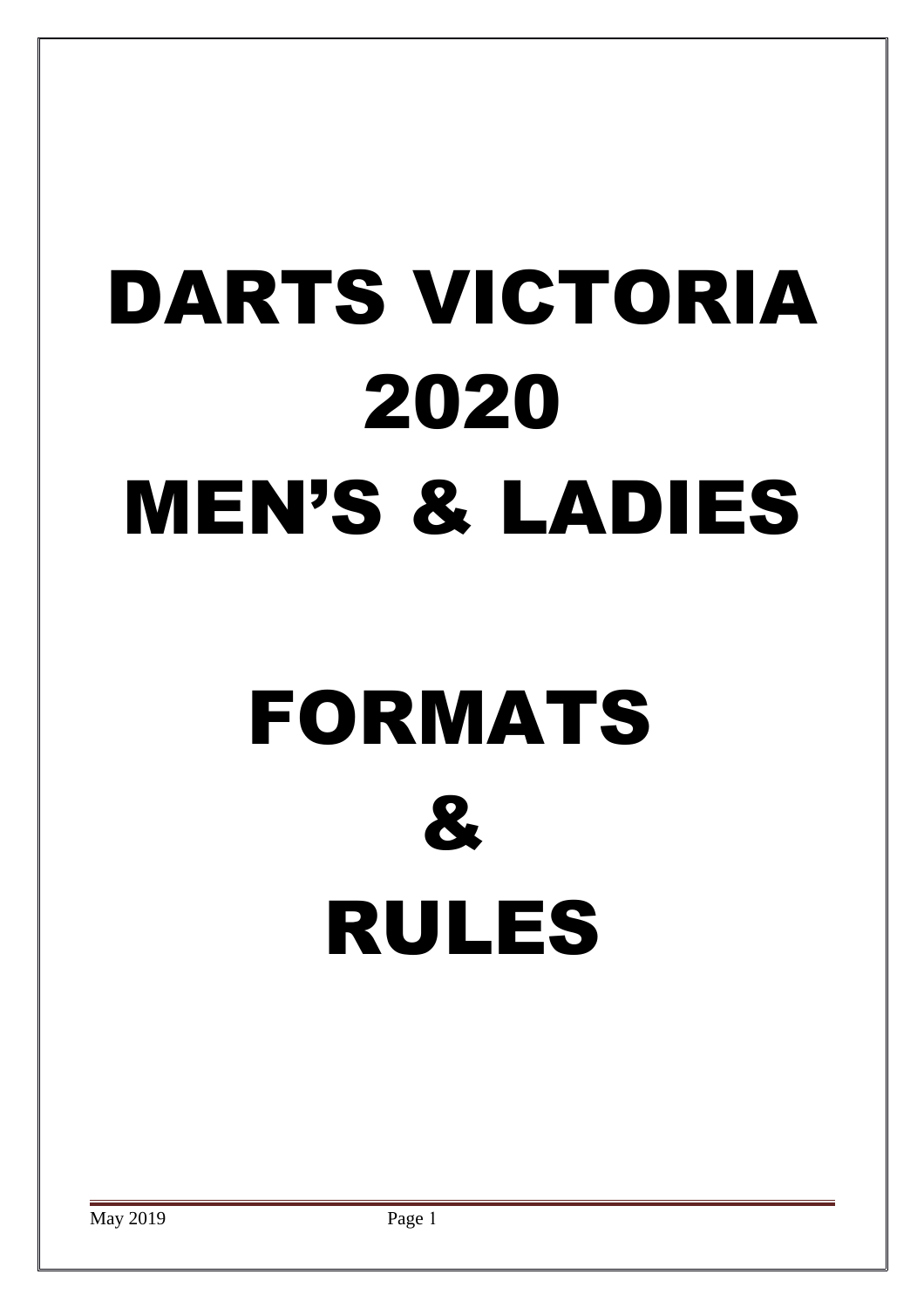# **Index**

- *Bull Rule for all DV events…… Page 3*
- *Darts Victoria Events…..Page 3*
- *Parent Body Rule for Fours and Melbourne Cup and Oak Plate…Page 3*
- *Men Fours…..Page 4*
- *Men DV Team Championships (Melbourne Cup)…..Page 6*
- *Ladies Fours…..Page 9*
- *Ladies DV Team Championships (Oakes Plate)…..Page 11*
- *Selection Qualifcation Criteria for State Team..…Page 13*
- *Tournaments…..Page 14*
- *DV Masters…..Page 15*
- *Points scoring system for State Tryouts…..Page 16*
- *Seeding and Formats…..Page 17/18/19*
- *DV State Ranking Points System…..Page20*
- *Lows & medium playing Format…..Page 21*
- *Playing Rules and Penalties…..Page 22*
- *Raffles and Fundraising…..Page 23*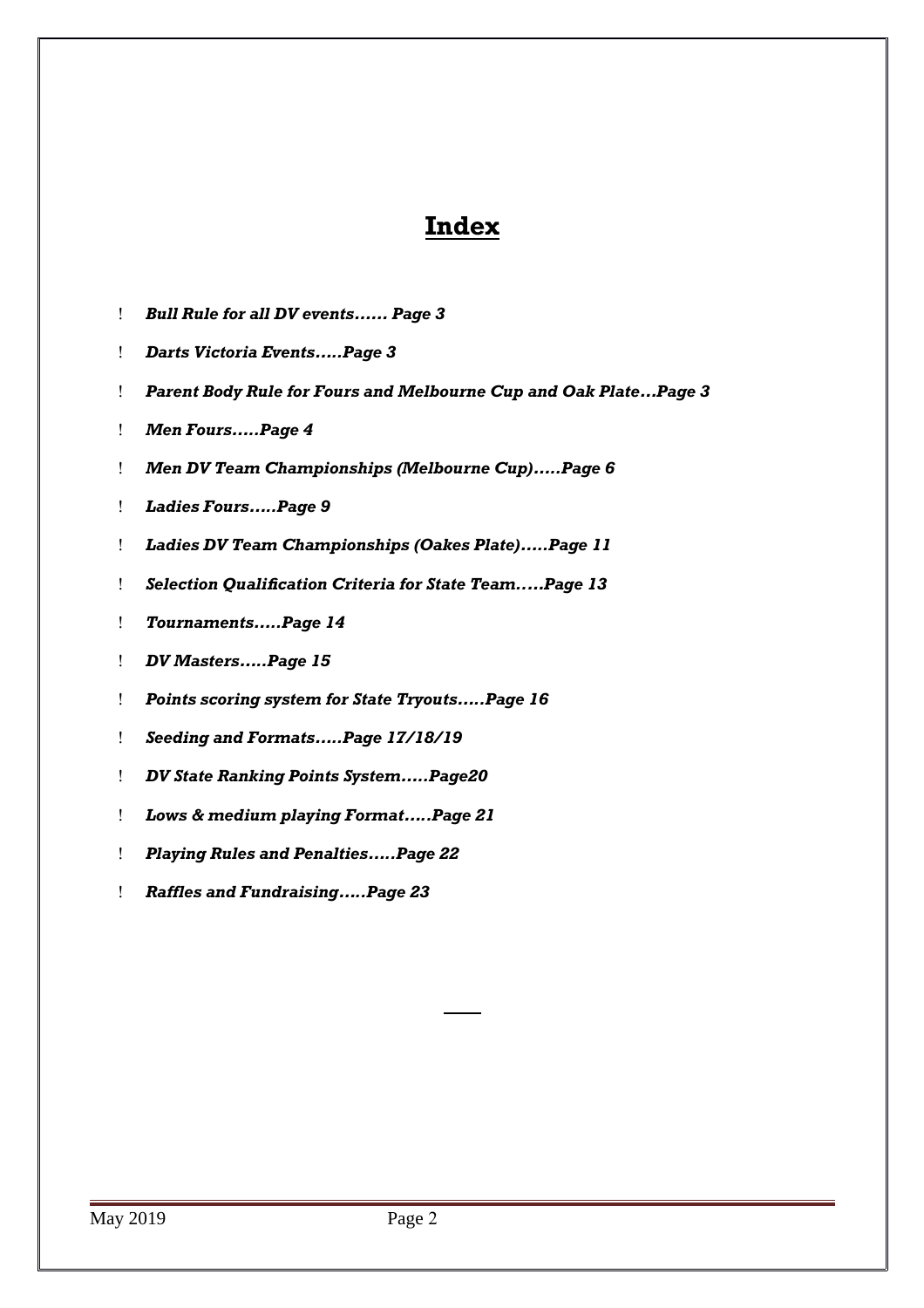# **Bull rule for all Darts Victoria events.**

- All matches will begin with the toss of a coin.
- The winner of the coin toss will throw first for the bull.
- If both players darts are in the outer bull  $(25)$  the throw for the bull will be done again in the reverse order. If both players darts are in the Bull, both players to throw again in the reverse order. If neither players dart hit either the bull or the outer bull, the closest dart to the bull will be the winner.
- In all instances the first dart thrown if in the Bull or the outer Bull will be removed from the board.
- The player who throws closest to the bull will throw first in the first leg of the match.
- If a deciding leg is required in the match, a toss of the coin and throwing at the bull will be repeated.

# **Darts Victorian Events**

**All Events run by Darts Victoria for DV points (The Easter Classic and The Darts Victoria Classic ALL events) will require all players to be a member of a Darts Australia Affiliate.** 

**The DV Masters (all events) is only open to Darts Victorian Player Members.**

#### **Parent Body rule for Fours and Melbourne Cup and Oaks Plate (Sixes)**

If 2 parent bodies in any division can't form teams to enter the four's or sixes then they can merge for the event.

If a Parent Body has more players than needed they must place their top players in the full team and then combine the rest with another parent body

If a parent body in any division does not wish to enter the four's or sixes but has a player(s) that does wish to play, then the player(s) must all play together for another parent body if all are from the same Division, if not the following can apply

#### Example

Division One GDCSL & Melton Division Two GDA & Melton They are not in the same Division "Final approval by Contest Director prior to entry being accepted" Contest Director has final approval and may allow left over players to play together and create a team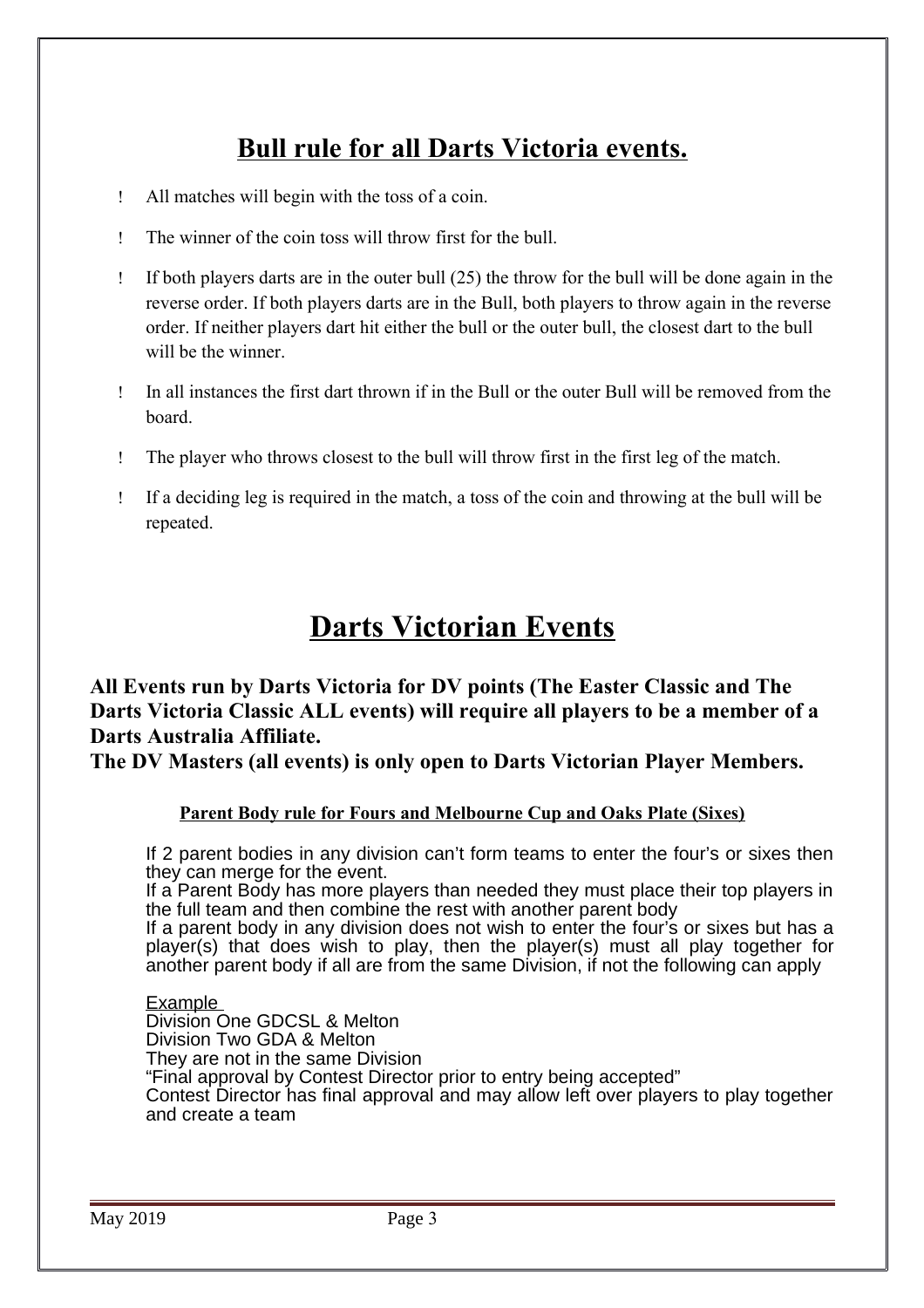## **Men Fours**

4 Teams: Play each other twice

6 Teams: Play each other twice

8 Teams: Play each other once

10 Teams: Play each other once

12-16 Teams: Contest Directors choice if they play each other once or to be split into 2 groups (playing each team in your group once) and the 2 group winners will play off for Gold and Silver.

All Captains shall draw out of a hat the group they will be put in etc if 11 or 12 Teams, then 12 pieces of paper with the following

GA1, GA2, GA3, GA4, GA5, GA6

GB1, GB2, GB3, GB4, GB5, GB6

If an odd number of entries then the remaining piece of paper shall be the location of the

#### bye

Each team shall consist of a minimum of four (4) players and a maximum of five (5) players.

#### **Division 1 Format**

Doubles 501 best of (3) three legs (2 Doubles) Singles 501 best of (3) three legs (4 Singles)  $1v1, 2v2, 3v3, 4v4$  (as they are written on the sheet) Reverse Singles 501 best of (3) three legs (4 Reverse Singles) 1v2, 2v1, 3v4, 4v3 (as they were originally written on the sheet) Team games 501 best of (3) three legs (1 Team Game) Total 11 Matches

#### **Division 2 & 3 Format**

Doubles 501 best of (1 or 3 (Contest Directors decision)) one or three legs (2 Doubles) Singles 501 best of (3) three legs (4 Singles) Team games 501 best of one leg. (1 Team Game) Total 7 Matches

#### **Averages**

Division 1 is an "OPEN" average Division 2 is an average between 15 and 19.99 Division 3 is an average below 14.99

All singles matches must be recorded on the score sheet. **(Div 2 and 3) If any player is above the avg then the team must play in the above division**

#### **State Representative players from the past 3 years must play 1st division**

#### **Entry Fee**

Fee \$50 per team

#### **Boards.**

 Team on left side of score sheet shall chalk the left board and team on right side of score sheet shall chalk the right board

May 2019 Page 4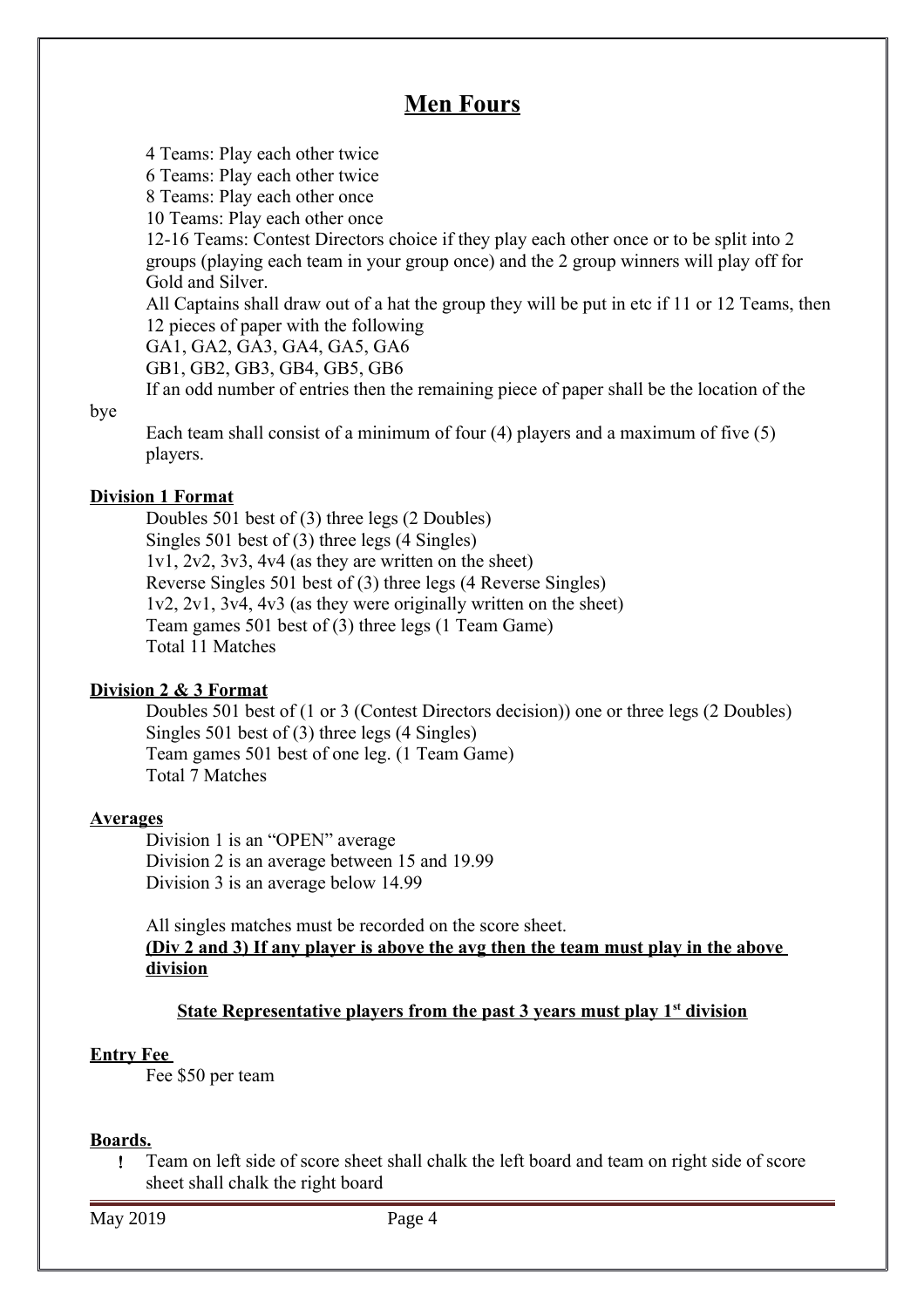- The odd numbered game in the doubles will be played on the left board
- The even numbered game in the doubles will be played on the right board
- Singles one and two will be played on the left board
- Singles three and four will be played on the right board
- Division 1 reverse singles five and six will be played on the left board
- Division 1 reverse singles seven and eight will be played on the right board
- The Team event shall be a toss of the coin for the board and the right to throw for the bull first and the losing team to chalk and to go second for the bull.

#### **Method of Play**

- Fold the score sheet in half (long ways)
- The Team (Captain) on the left side of score sheet shall write their two doubles on the score sheet first followed by the other Captain
- After the doubles have finished, The Team (Captain) on the left side of score sheet shall write their four singles on the score sheet first followed by the other Captain
- After the singles have finished, The Team (Captain) on the left side of score sheet shall write their four names for team match on the score sheet first followed by the other Captain

#### **Commencement of play**

- Team on left side of score sheet shall go for the bull on the left board first and team on right side of score sheet shall go for the bull on the right board first
- The player who throws their dart closest the bull shall throw first in the first leg.
- If both darts are in or equal distance from the bull then they shall throw again in the same order until there is a closest dart.
- The player who loses the bull shall throw first in the second leg.

#### **Tie Breaker Rule**

- In the event of a tied result with the last remaining leg, the tie breaker rule shall apply. The final leg with games will commence with a toss of a coin. The player winning the toss shall throw first for the bull.
- The player who throws their dart closest to the bull shall throw first in the first leg.
- If both darts are in or equal distance from the bull then they shall throw again in the same order until there is a closest dart.

#### **Forfeits**

- A three-minute time limit will be imposed on players to be on the oche once their name has been called to play.
- The penalty will be the forfeit of the first leg
- Continued absence for another three minutes will be to forfeit the game

#### **The Overall Winner**

- The Team with the highest number of match wins will be declared the winner
- In the event of a tie, the team with the highest number of legs won shall be declared the winner
- In the event of a further tie, the 2 teams shall play a tie breaker of 501 (4 per side) one leg only to determine the ultimate winner.
- If playing in groups, the 2 group winners will play off for Gold and Silver.

May 2019 Page 5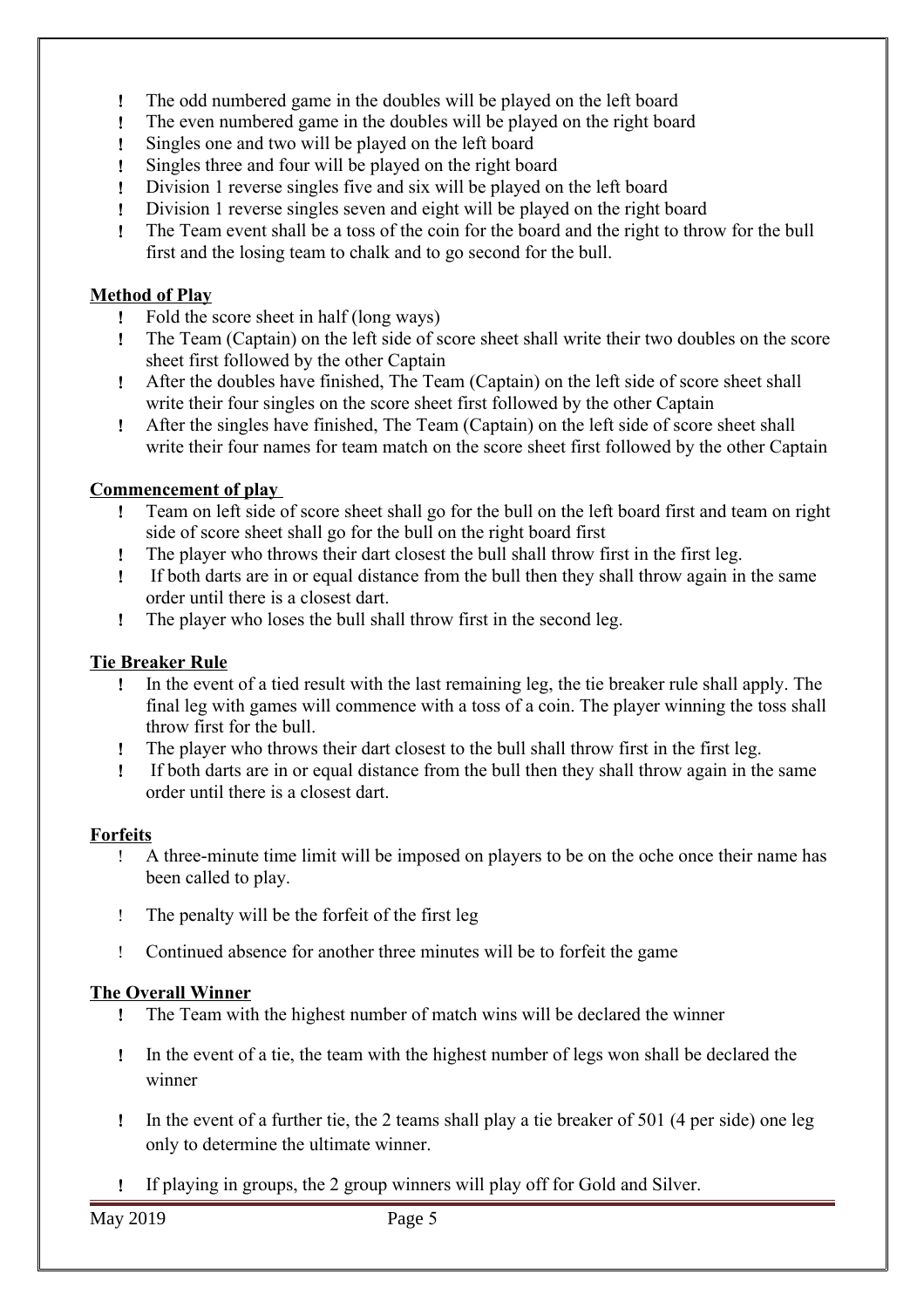## **Men's Melbourne Cup (Sixes)**

4 Teams: Play each other twice 6-8 Teams: Play each other once 10- Teams: Play each other once 11-16 Teams: Contest Directors choice if teams play each other once or to be split into 2 groups (playing each team in your group once) and the 2 group winners will play off for Gold and Silver. All Captains shall draw out of a hat the group they will be put in etc if 11 or 12 Teams, then 12 pieces of paper with the following GA1, GA2, GA3, GA4, GA5, GA6 GB1, GB2, GB3, GB4, GB5, GB6 If an odd number of entries then the remaining piece of paper shall be the location of the

#### bye

Each team shall consist of a minimum of six (6) players and a maximum of eight (8) players

#### **Averages**

Division 1 is an "OPEN" average Division 2 is an average between 15 and 19.99 Division 3 is an average below 14.99

All singles matches must be recorded on the score sheet. **(Div 2 & 3) If any player is above the avg then the team must play in the above division**

#### **State Representative players from the past 3 years must play 1st division**

#### **Entry Fee**

Fee \$80 per team

#### **Format of Play**

#### **Division 1 Format**

Doubles 501 best of (3) three leg (3 Doubles) Singles 501 best of (3) three legs (6 Singles) Straight start and double finish Total 9 Matches

#### **Boards**

- Team on left side of score sheet shall chalk the left board and team on right side of score sheet shall chalk the right board
- The odd numbered games in the doubles and singles will be played on the left board, i.e. games D1 and D3, S1,3, 5
- The even numbered games in the triples, doubles and singles will be played on the right board, i.e. games D2, S2,4, 6

#### **Method of Play Division 1 Only**

 The two team captains will toss a coin on the left board. The winner of the toss shall have the choice of whether they write the doubles on the board first or request the opposing Captain to write his Doubles first.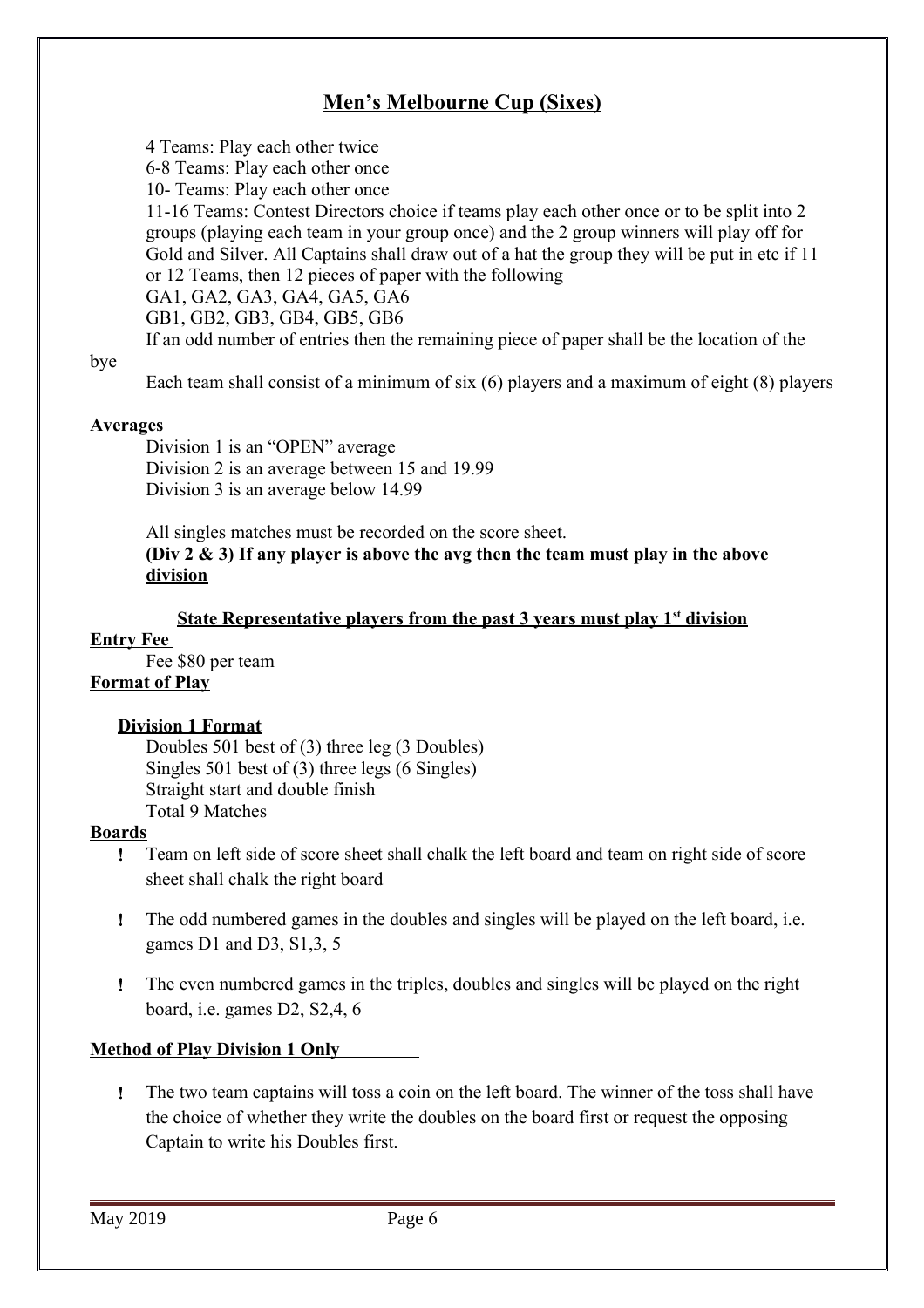- Once the first doubles names have been written on the left board the captains will then toss on right board to decide who will have the choice.
- The Captain of the winning doubles on board 1 will write their third doubles on the left board first. The losing Captain will then write their third doubles.
- The Captain of the third winning doubles will write their first singles on board 1 first. The losing Captain will then write their first singles on the left board.
- The Captain of the second winning doubles will write their second singles on the right board first. The losing Captain will then write their second singles on board 2.
- The winning Captain of each singles on their respective board thereafter will place their next player on the board first. The winning Captain must write their player's name on the board as soon as practicable after the completion of the last game on that board.

#### **Commencement of play & Tie Breaker Rule**

All games will commence with the bull rule as above.

#### **Forfeits**

- A three-minute time limit will be imposed on players to be on the oche once their name has been called to play.
- The penalty will be the forfeit of the first leg
- Continued absence for another three minutes will be to forfeit the game.

#### **Division 2 & 3 Format**

Doubles 501 best of (1 or 3) one or three legs (3 Doubles) Singles 501 best of (3) three legs (6 Singles) Straight start and double finish 9 Matches

#### **Boards**

- Team on left side of score sheet shall chalk the left board and team on right side of score sheet shall chalk the right board
- The odd numbered games in the doubles and singles will be played on the left board, i.e. games D1 and D3, S1,3,5
- The even numbered games in the doubles and singles will be played on the right board, i.e. games D2, S2,4,6

## **Method of Play Division 2 & 3 Only**

- Fold the score sheet in half (long ways)
- The Team (Captain) on the left side of score sheet shall write their (3) three doubles on the score sheet first followed by the other Captain
- After the doubles have finished. The Team (Captain) on the left side of score sheet shall write their (6) six singles on the score sheet first followed by the other Captain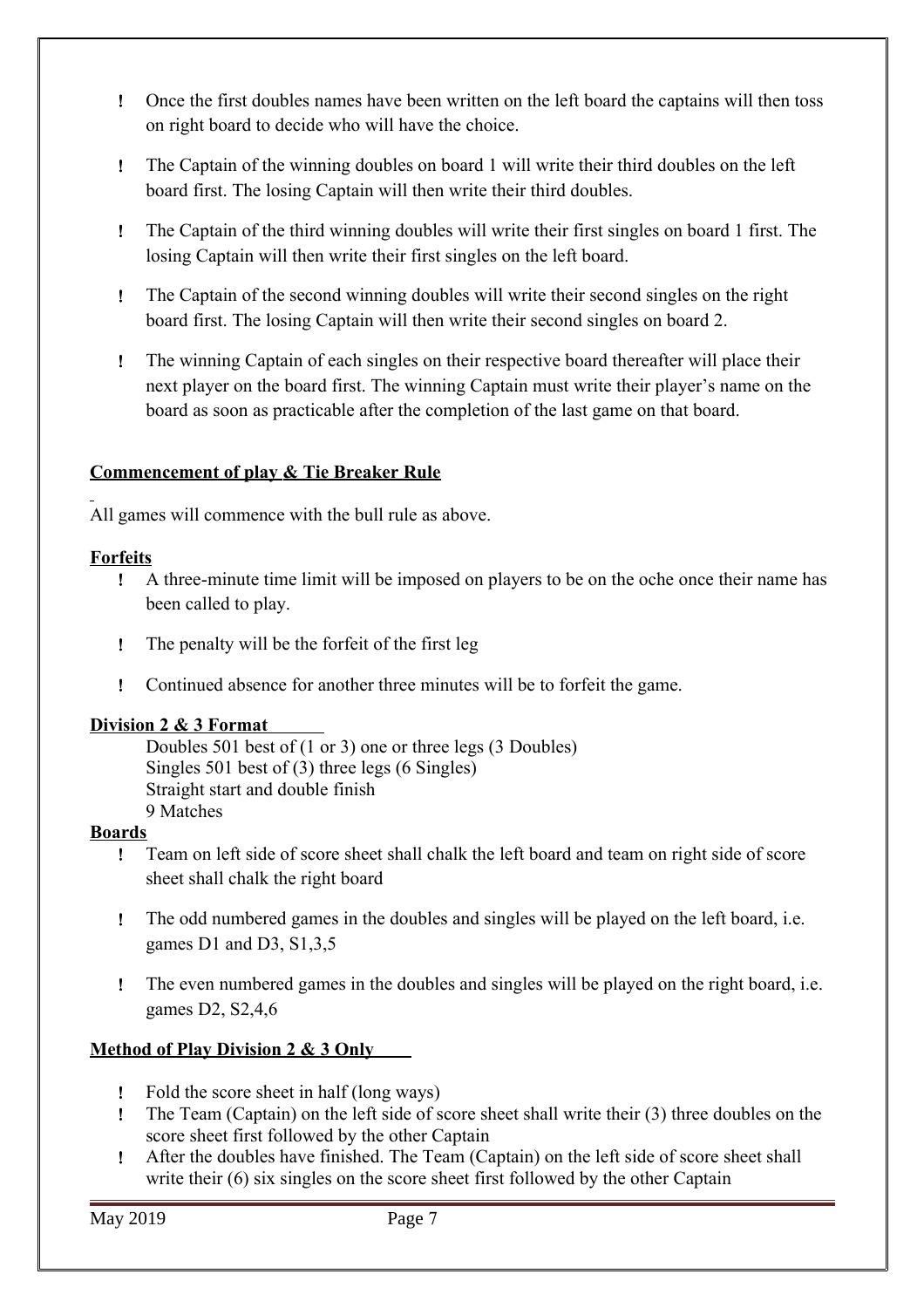#### **Score Sheets**

All singles results, the scores and darts to be recorded on score sheet

#### **Commencement of play & Tie Breaker Rule**

All games will commence with the bull rule as above. **Forfeits**

- A three-minute time limit will be imposed on players to be on the oche once their name has been called to play.
- The penalty will be the forfeit of the first leg
- Continued absence for another three minutes will be to forfeit the

#### **The Overall Winner**

- The Team with the highest number of match wins will be declared the winner
- In the event of a tie, the team with the highest number of legs won shall be declared the winner
- In the event of a further tie, the 2 teams shall play a tie breaker of 1001 (6 per side) one leg only to determine the ultimate winner.
- If playing in groups, the 2 group winners will play off for Gold and Silver.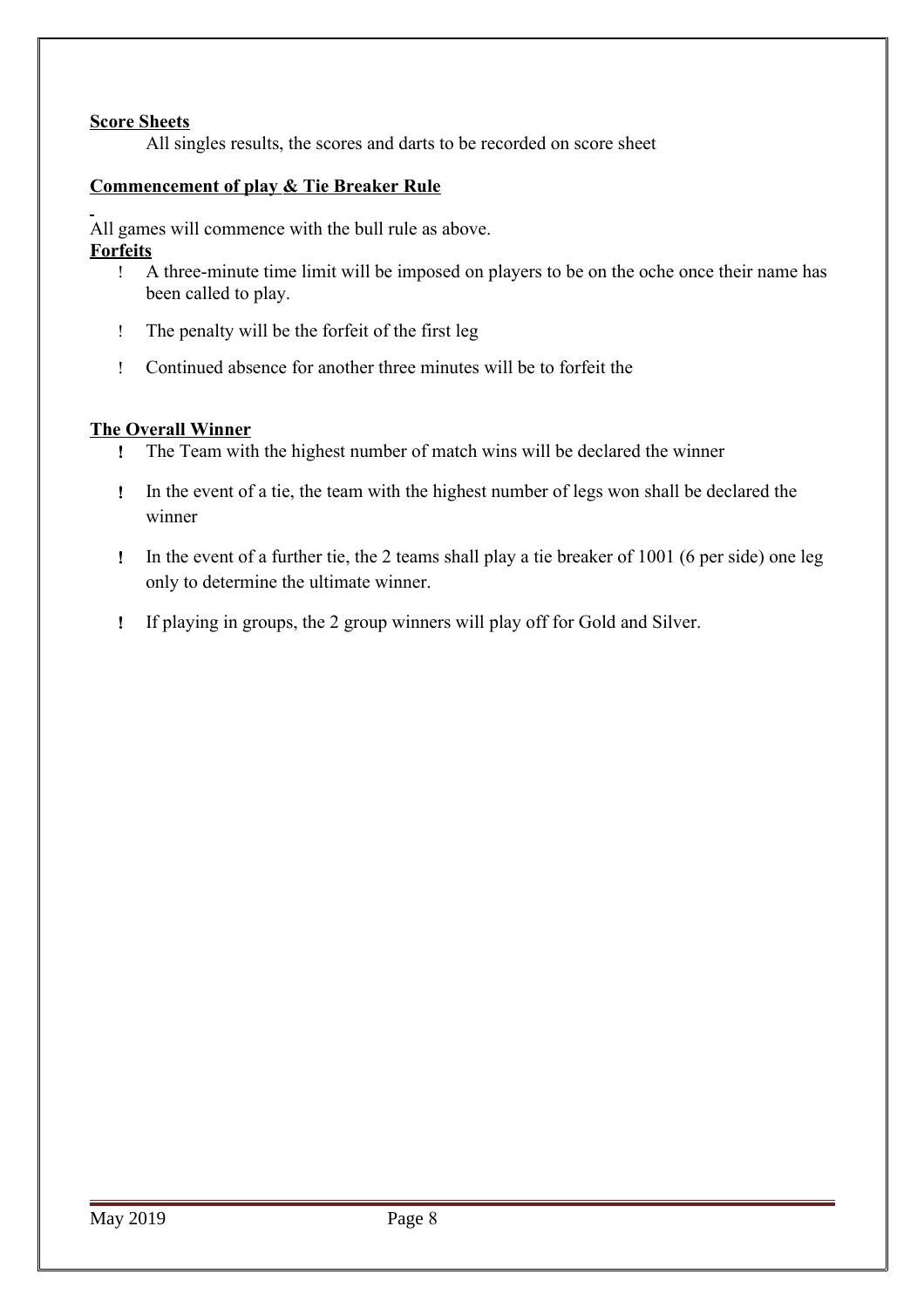# **Ladies Fours**

4 Teams: Play each other twice

6 Teams: Play each other twice

8 Teams: Play each other once

10 Teams: Play each other once

12-16 Teams: Contest Directors choice if they play each other once or to be split into 2 groups (playing each team in your group once) and the 2 group winners will play off for Gold and Silver. All Captains shall draw out of a hat the group they will be put in etc if 11 or 12 Teams, then 12 pieces of paper with the following

GA1, GA2, GA3, GA4, GA5, GA6

GB1, GB2, GB3, GB4, GB5, GB6

If an odd number of entries then the remaining piece of paper shall be the location of the

bye

Each team shall consist of a minimum of four (4) players and a maximum of five (5) players.

#### **Divisions 1 and 2 Format**

Doubles 501 best of one leg (2 Doubles) Singles 501 best of (3) three leg (4 Singles) Team games 501 best of one leg (1 Team Game) 7 Matches

#### **Entry Fee**

Fee \$50 per team

#### **Boards.**

- Team on left side of score sheet shall chalk the left board and team on right side of score sheet shall chalk the right board
- The odd numbered game in the doubles will be played on the left board
- The even numbered game in the doubles will be played on the right board
- Singles one and two will be played on the left board
- Singles three and four will be played on the right board
- The Team event shall be a toss of the coin for the board and the right to throw for the bull first and the losing team to chalk and to go second for the bull.

#### **Method of Play**

- Fold the score sheet in half (long ways)
- The Team (Captain) on the left side of score sheet shall write their two doubles on the score sheet first followed by the other Captain
- After the doubles have finished. The Team (Captain) on the left side of score sheet shall write their four singles on the score sheet first followed by the other Captain
- After the singles have finished. The Team (Captain) on the left side of score sheet shall write their four names for team match on the score sheet first followed by the other Captain

#### **Commencement of play & Tie Breaker Rule**

All games will commence with the bull rule as above.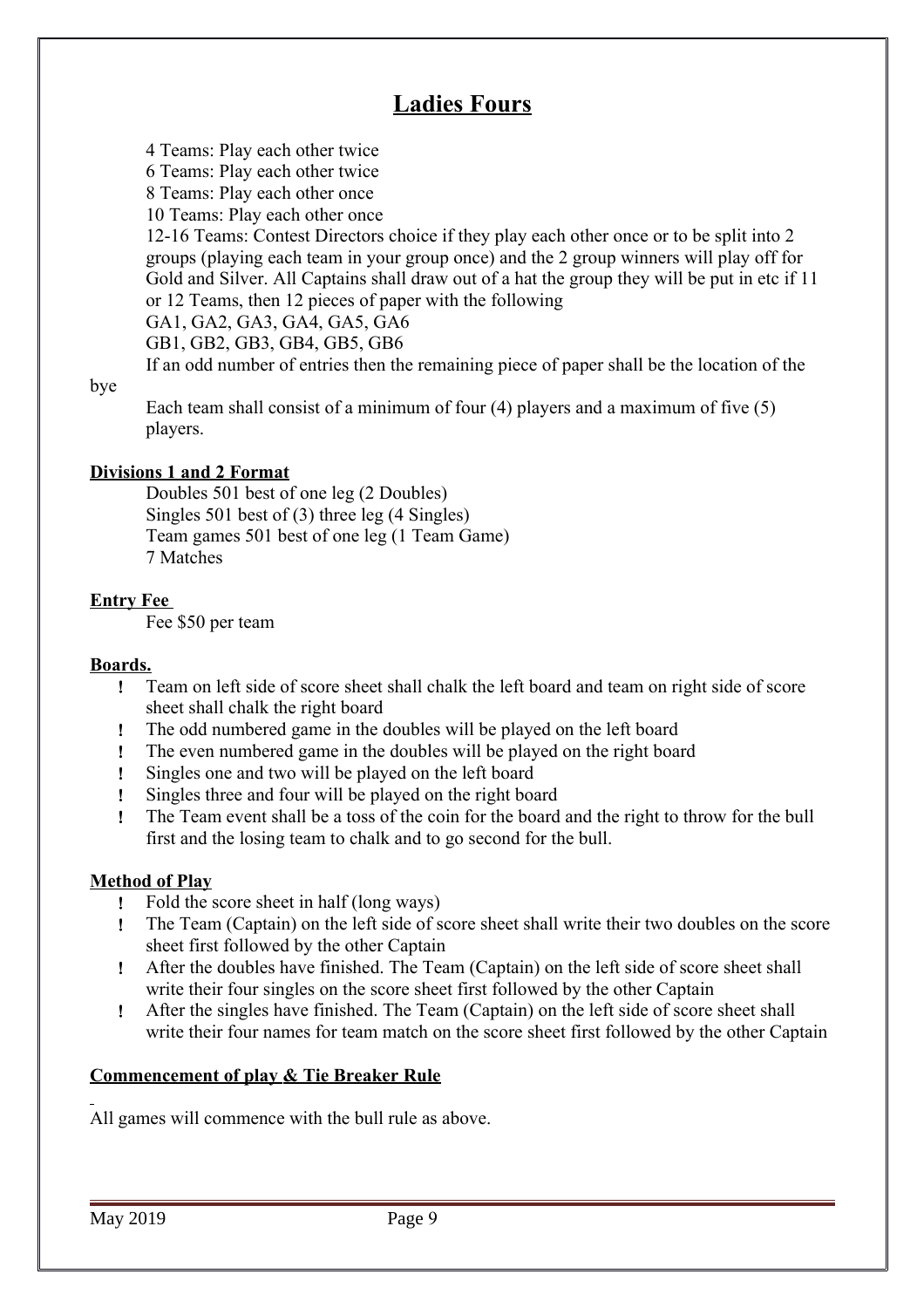#### **Forfeits**

- A three-minute time limit will be imposed on players to be on the oche once their name has been called to play.
- The penalty will be the forfeit of the first leg
- Continued absence for another three minutes will be to forfeit the game

#### **The Overall Winner**

- The Team with the highest number of match wins will be declared the winner
- In the event of a tie, the team with the highest number of legs won shall be declared the winner
- In the event of a further tie, the 2 team shall play a tie breaker of 501 (4 per side) one leg only to determine the ultimate winner.
- If playing in groups, the 2 group winners will play off for Gold and Silver.

#### **The Winners**

- The Team that wins Division 2, all the players in that Team will play in Division 1 the next time they play in the Fours. Even if they decide to miss a year, they will still play in Division 1 until they have played.
- The Team that wins Division 3, all the players in that Team will play in Division 2 the next time they play in the Fours. Even if they decide to miss a year, they will still play in Division 2 until they have played.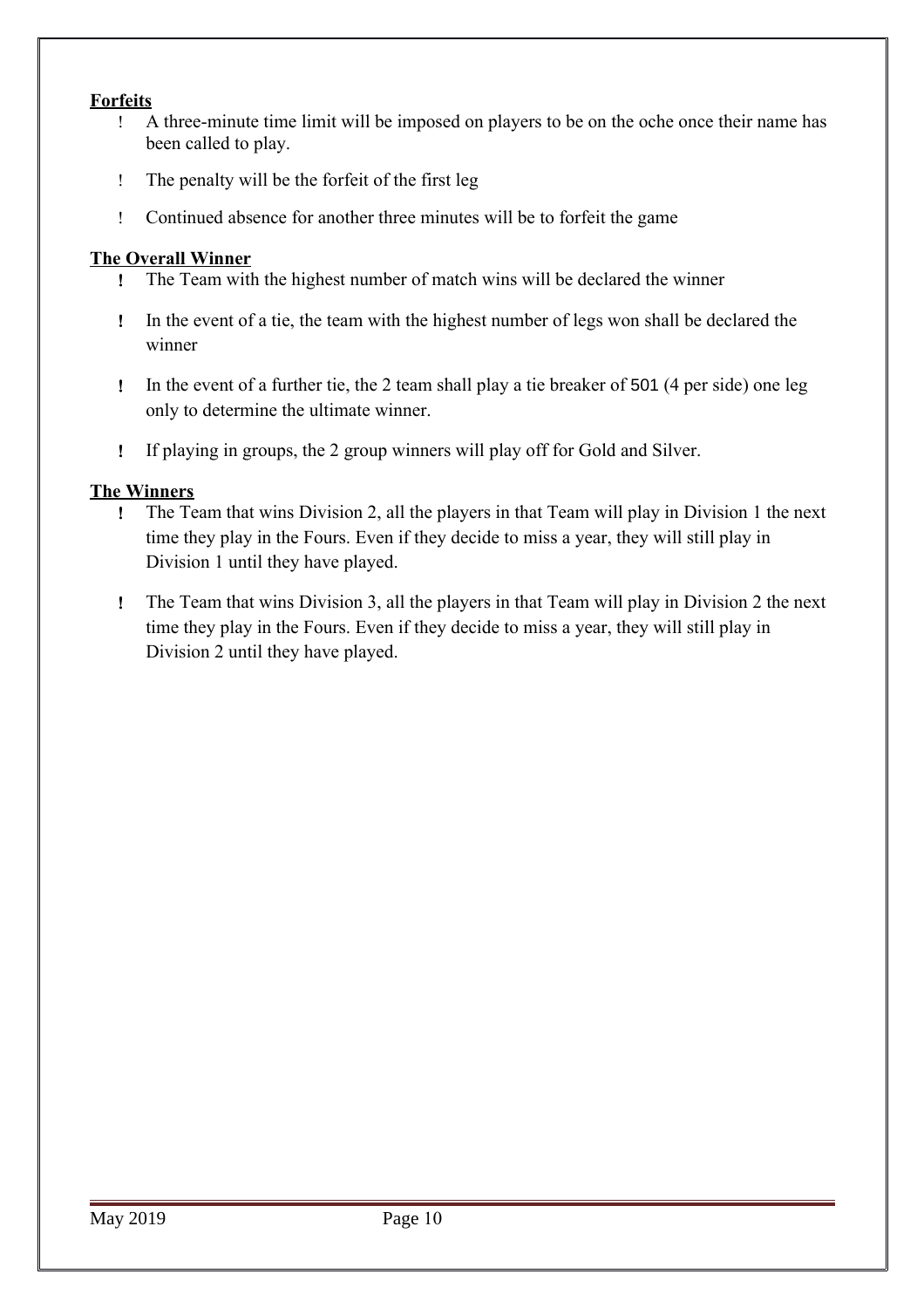# **Ladies Oaks Plate (Sixers)**

4 Teams: Play each other twice

6-8 Teams: Play each other once

10-16 Teams: Contest Directors choice if they play each other once or to be split into 2 groups (playing each team in your group once) and the 2 group winners will play off for Gold and Silver. All Captains shall draw out of a hat the group they will be put in etc if 11 or 12 Teams, then 12 pieces of paper with the following GA1, GA2, GA3, GA4, GA5, GA6 GB1, GB2, GB3, GB4, GB5, GB6

If an odd number of entries then the remaining piece of paper shall be the location of the

bye

Each team shall consist of a minimum of six (6) players and a maximum of eight (8) players

#### **Entry Fee**

Fee \$80 per team

#### **Format of Play**

#### **Division 1 & 2 Format**

Doubles 501 best of 1 leg (3 Doubles) Singles 501 best of (3) three leg (6 Singles) Straight start and double finish 9 Matches

#### **Boards**

- Team on left side of score sheet shall chalk the left board and team on right side of score sheet shall chalk the right board
- The odd numbered games in the doubles will be played on the left board, i.e. games D1 and D<sub>3</sub>
- The even numbered games in the triples, doubles will be played on the right board, i.e. games D2
- The singles shall be played on (3) three boards S1,4 left board, S2,5 on Middle board and S3,6 on right board

#### **Method of Play Division 1 Only**

- The two team captains will toss a coin on the left board. The winner of the toss shall have the choice of whether they write their doubles on the board first or request the opposing Captain to write their Doubles first.
- Once the first doubles names have been written on the left board the captains will then toss on right board to decide who will have the choice.
- The Captain of the winning doubles on board 1 will write their third doubles on the left board first. The losing Captain will then write their third doubles.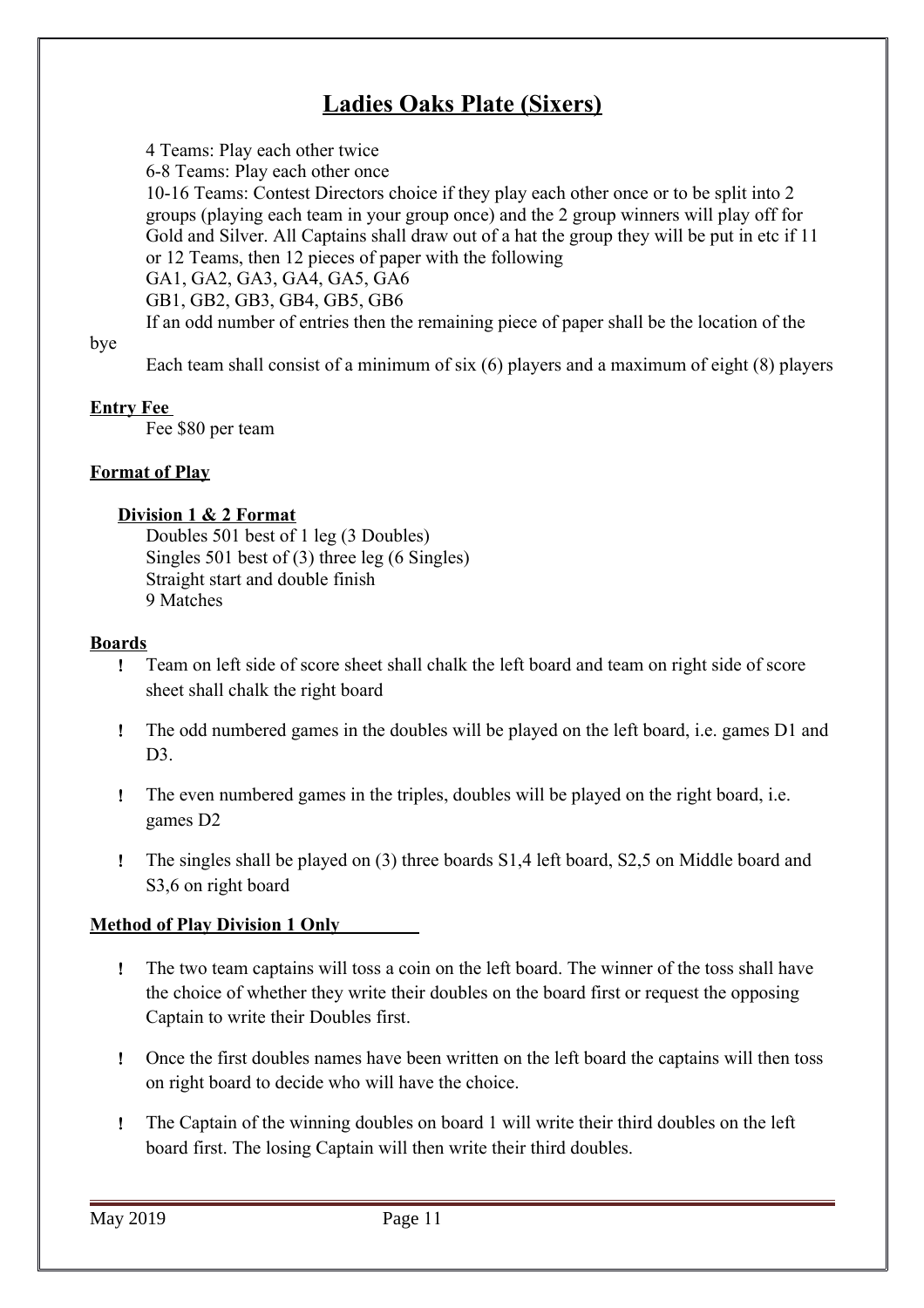- The Captain of the third winning doubles will write their first singles on board 1 first. The losing Captain will then write their first singles on the left board.
- The Captain of the second winning doubles will write their second singles on the right board first. The losing Captain will then write their second singles on board 2.
- The winning Captain of each singles on their respective board thereafter will place their next player on the board first. The winning Captain must write their player's name on the board as soon as practicable after the completion of the last game on that board.

#### **Commencement of play & Tie Breaker Rule**

All games will commence with the bull rule as above.

#### **Forfeits**

- A three-minute time limit will be imposed on players to be on the oche once their name has been called to play.
- The penalty will be the forfeit of the first leg
- Continued absence for another three minutes will be to forfeit the game

#### **Method of Play Division 2 Only**

- Fold the score sheet in half (long ways)
- The Team (Captain) on the left side of score sheet shall write their (3) three doubles on the score sheet first followed by the other Captain
- After the doubles have finished. The Team (Captain) on the left side of score sheet shall write their (6) six singles on the score sheet first followed by the other Captain

#### **Score Sheets**

All singles results, the scores and darts to be recorded on score sheet

#### **The Overall Winner**

- The Team with the highest number of match wins will be declared the winner
- In the event of a tie, the team with the highest number of legs won shall be declared the winner
- In the event of a further tie, the 2 teams shall play a tie breaker of 1001 (6 per side) one leg only to determine the ultimate winner.
- If playing in groups, the 2 group winners will play off for Gold and Silver.

#### **The Winners**

The Team that wins Division 2, all the players in that Team will play in Division 1 the next time they play in the Fours. Even if they decide to miss a year, they will still play in Division 1 until they have played.

May 2019 **Page 12**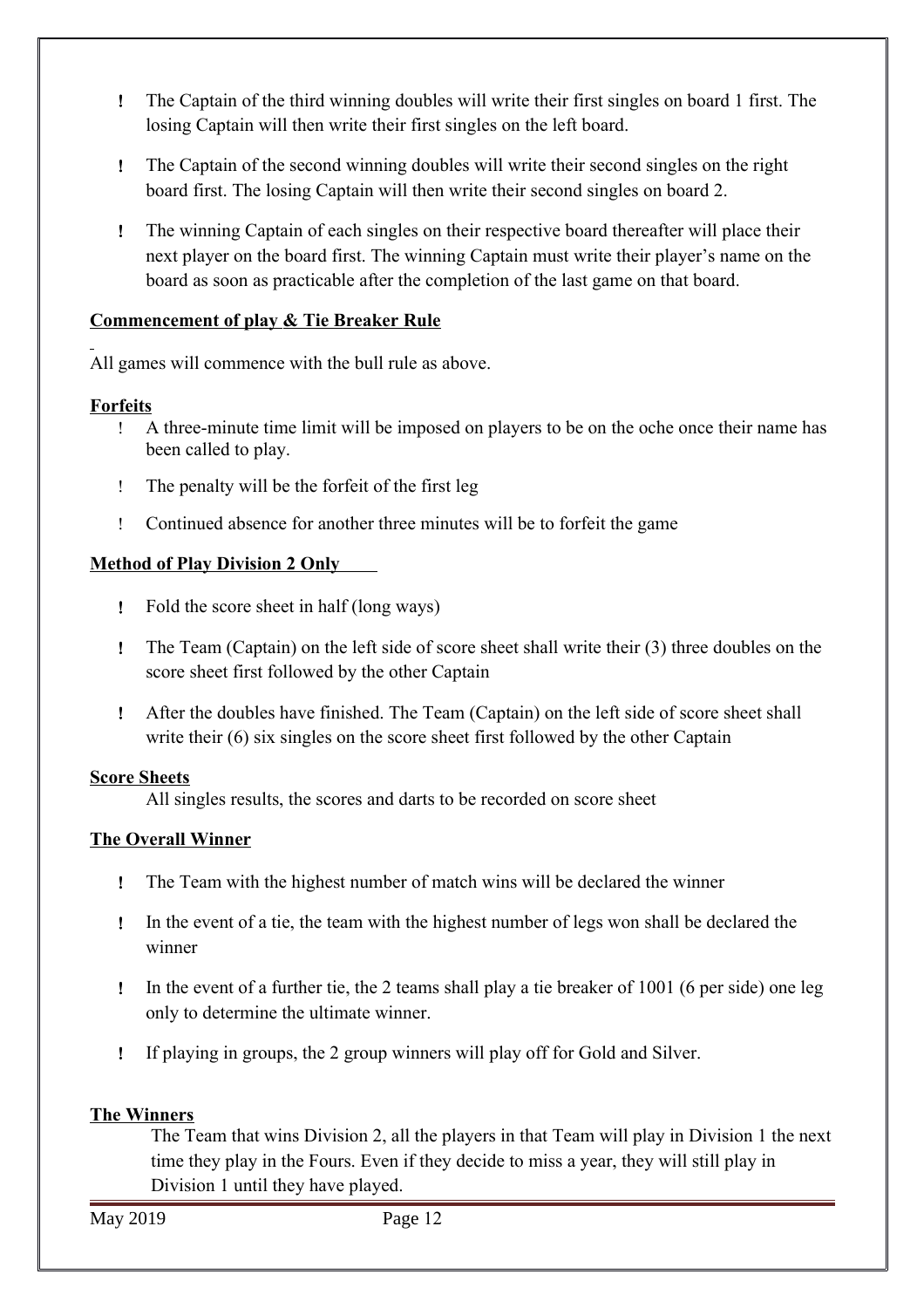#### STATE QUALIFICATION CRITERIA VICTORIAN STATE TEAM TRY-OUTS

Players wishing to nominate to participate in the State Trials must meet the following Criteria before and after the try outs start and finish.

- Must nominate by the due date. No entries will be accepted after the due date unless accepted by the Contest Director(s). No entry fee for tryout players.
- Ladies and Men must play the Round Robin for the first round of qualifying.
- The final group of 16 Men (Top 16 based on the top 16 point scorers from the first round robin (as per the state point scoring system)) and 12 Ladies (Top 12 based on the top 12 point scorers from the first-round robin tryout(as per the state point scoring system)) to go forward to the final trial in May.
- If a player who makes the final round robin stage and either withdraws or fails to attend the final round robin; will be placed on a 1 year ban from trying out for the State Team.
- All players must be available to play both days of the final round robin to be eligible to make the final round of the tryouts, if a player is unavailable for both days of the final stage, the first reserve will be brought into that place.
- The top 8 players from the Round Robin point scoring system will be the "State Team". A down payment of \$300 is required on the final day, if no down payment your position will go to the next player available.
- Must play in the DV Masters (Closed Event). Must play one of the two days (singles preferred)
- Players should be aware that if in the State Team they must be prepared to be available for any commitment the State Captain and Manager has set. E.G the Fund raiser/Awards Night. Failure to fulfill these commitments may result in the players funding from DV being reduced (this will be a Team Management decision)

We encourage all players to play darts for their associations. We also realize that due to unforeseen circumstances some players may not be able to fulfill those weekends and our aim is to give players opportunity to excel to State level.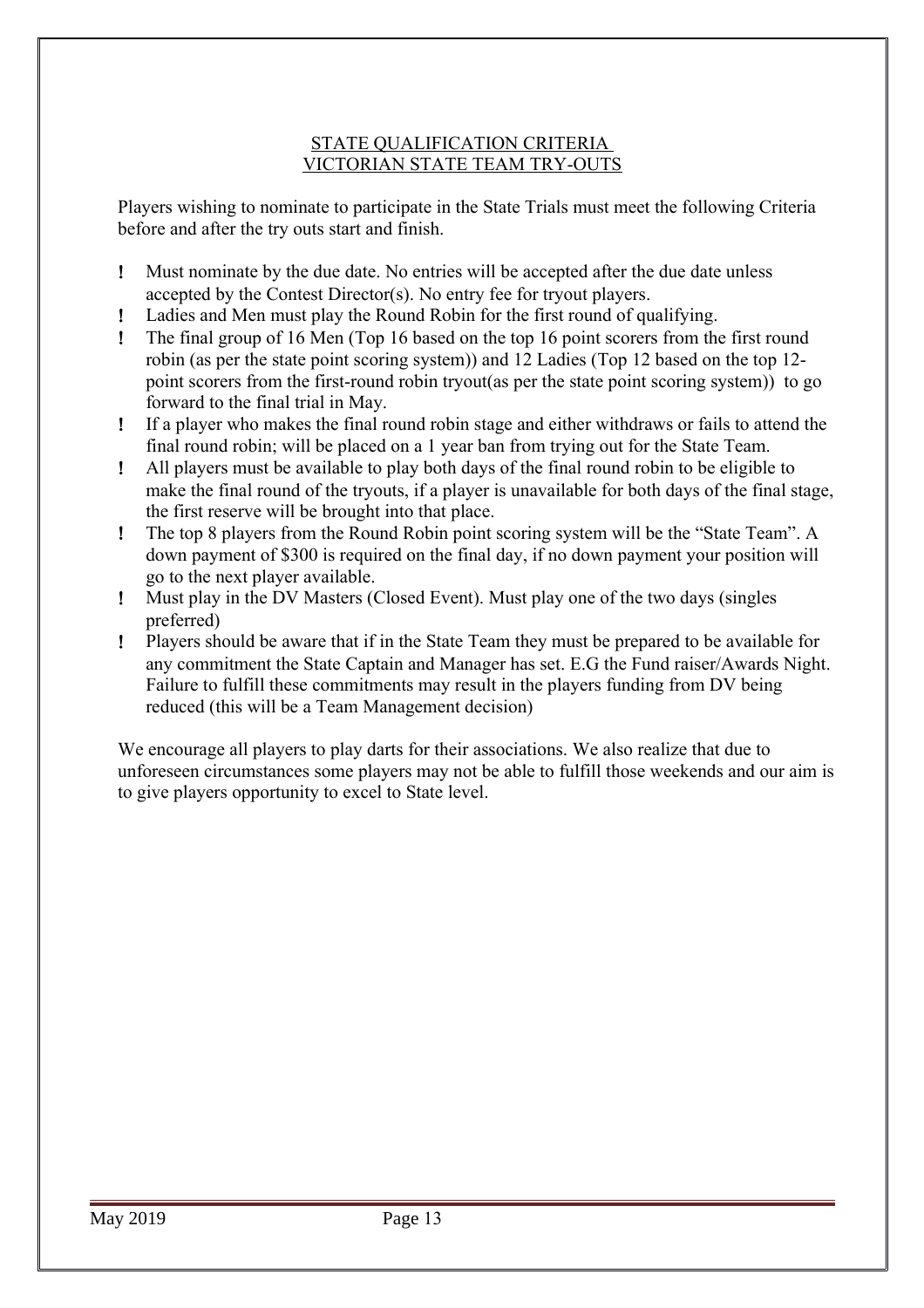## **Tournaments**

Any tournament that is run by Darts Victoria that has a Round Robin to start with, the following shall apply

- If seeded, it is started from the round robin and the following shall apply, o Refer to Seeds
- The Contest Director will then decide (Best of 3) or (Best of 5) in the Round Robins
- All Mixed doubles shall be one (1) life system starting at best of five (5) legs

# **D.V. Classic.**

#### **Mixed Doubles**

 Is a one life system starting with a best of 5, Quarter Finals & Semi Finals to be played at best of 5 legs, the Final to be played best of 7 legs.

#### **Doubles (Women's & Men's)**

- All Doubles start with a round robin system (legs format will depend on the number of entrants and the number of boards available for the event, if 8 boards are used and less than 5 teams per board, a best of 5 legs will be played, more than 5 on a board will be played at best of 3)
- 16 teams will go through to the knockout stage if there are more than 24 entrants, 8 teams will go through to the knockout stage if there are less than 24 teams entered.
- The knockout stage will be a straight knock out, starting with best of 5 for the last 16 matches, best of 7 for Quarter finals, best of 9 for Semi-final and best of 11 in the Final. If there are only 8 teams through to the knockout stage, Quarter finals will be best of 5, Semifinal best of 7 and final best of 9 legs.

#### **Men's Singles.**

- Starting with a round robin format (depending on numbers of players on the board and number of boards used if 8 boards are used and less than 5 Players per board, a best of 5 will be played, more than 5 on a board will be played at best of 3.
- 16 players are taken through to the knockout stage, this will be played by Matchplay rules. Starting with Last 16 will be best of 5 (must win by 2 clear legs), if the match goes to 7 legs all, sudden death will be played. For the Quarter Final matches will be best of 7 (must win by 2 clear legs), if the match goes to 9 legs all, sudden death will be played, Semi Finals will be best of 9 legs (must win by 2 clear legs), if the match gets to 11 legs all, sudden death will be played. The Final will be best of 11 legs (must win by 2 clear legs), if the match gets to 13 legs all, sudden death will be played

#### **Women's Singles**

Starting with a round robin format will be played at best of 3 legs.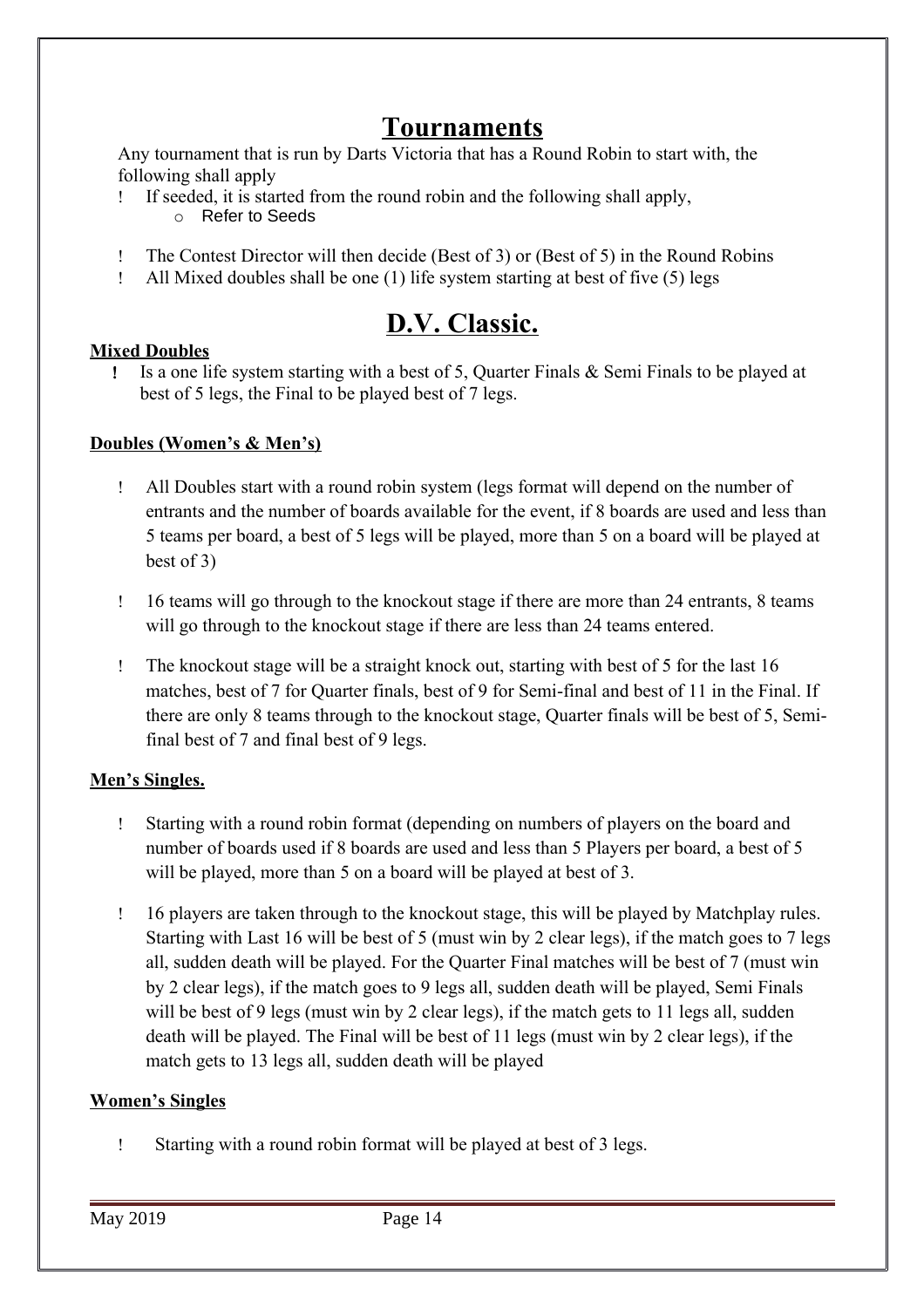16 players are taken through to the knockout stage, this will be played with Matchplay rules. Starting with Last 16 will be best of 5 (must win by 2 clear legs), if the match goes to 7 legs all, sudden death will be played. The Quarter Final matches will be best of 5 (must win by 2 clear legs), if the match goes to 7 legs all, sudden death will be played, Semi Finals will be best of 7 legs (must win by 2 clear legs), if the match gets to 9 legs all, sudden death will be played. The Final will be best of 9 legs (must win by 2 clear legs), if the match gets to 11 legs all, sudden death will be played.

# **D.V. Masters (Closed Event DV Members ONLY)**

#### **In All events there will be an entry fee (except where the player is a "life Member" where no entry fee will be charged).**

#### **Mixed Doubles**

Is a one life system starting with a best of 5, Quarter Finals  $\&$  Semi Finals to be played at best of 5 legs, the Final to be played best of 7 legs.

#### **Men's Doubles**

- Starting with a round robin
- "A" Grade Open average
- "B" Grade an average 15-19.99, to happen there must be 8 Doubles or more and

both players must be below the average stated, if not they must play in the A Grade Doubles

"C" Grade an average below 14.99, to happen there must be 8 Doubles or more and

both players must be below the average stated, if not they must play in the B Grade Doubles.

#### **Men's Singles**

- Starting with a round robin
- "A" Grade Open average
- "B" Grade an average 15-19.99, to happen there must be 8 Singles or more and both players must be below the average stated, if not they must play in the A Grade Singles
- "C" Grade an average below 14.99, to happen there must be 8 Singles or more and
	- both players must be below the average stated, if not they must play in the B Grade Singles

#### **PRIZE MONEY FOR EACH DIVISION OF THE SAME VALUE WILL BE PAID.**

#### **Women's Doubles**

- Starting with a round robin
- "A" Grade Open average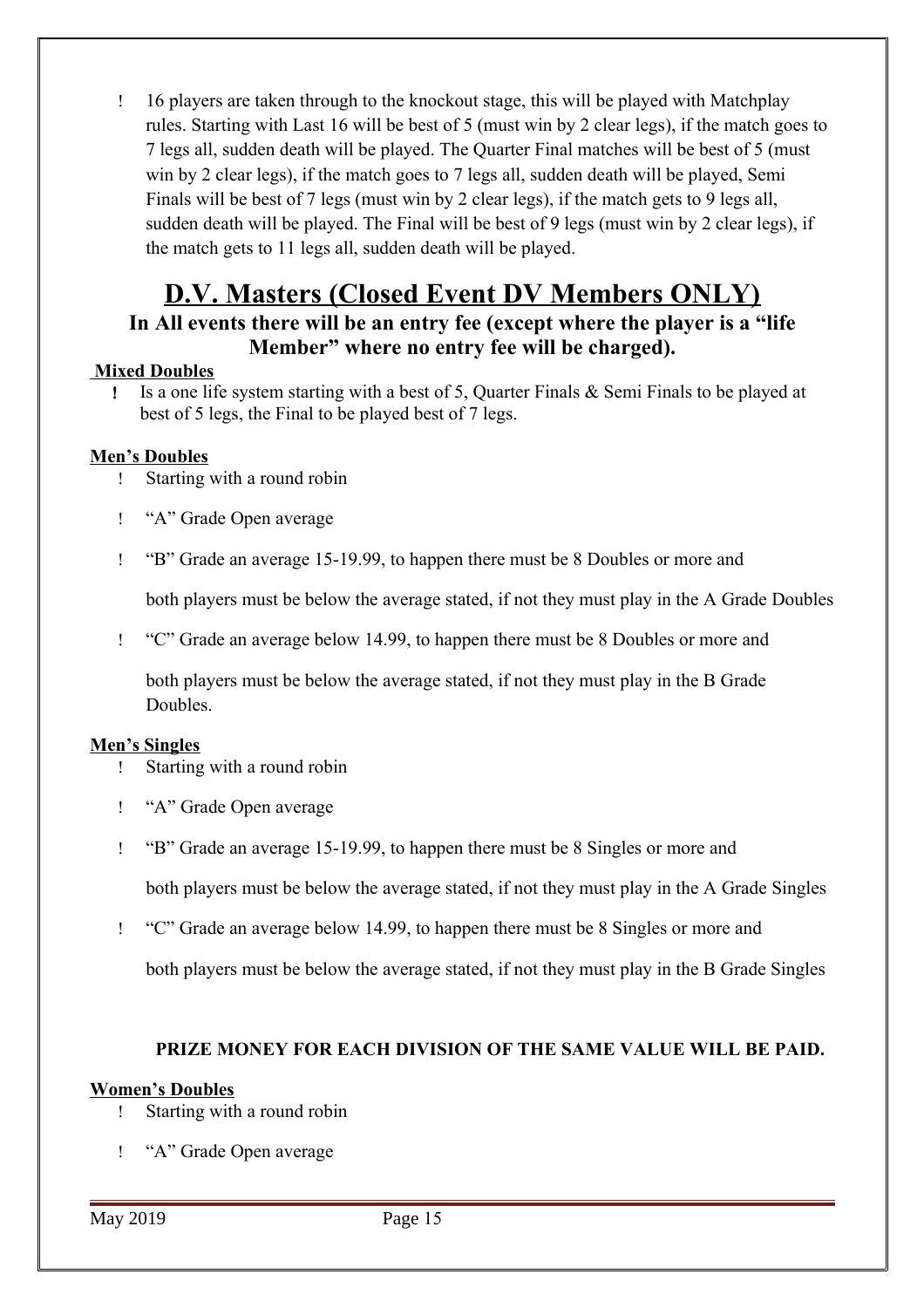"B" Grade an average below 16, to happen there must be 8 Doubles or more and

both players must be below the average stated, if not they must play in the A Grade Doubles

#### **Women's Singles**

- Starting with a round robin
- "A" Grade Open average
- "B" Grade an average below 16, to happen there must be 8 Singles or more and

both players must be below the average stated, if not they must play in the A Grade Singles

#### **PRIZE MONEY FOR EACH DIVISION OF THE SAME VALUE WILL BE PAID.**

#### **State Team Point Scoring System.**

The point scoring system to be used in the state selection trials is shown below.

In this example there are 16 players playing each other twice is used (it will work for more or less players also)

Points will be allocated on the basis of where you finish on the table. The example below explains.

|             | Wins           | Points         | Average | Points         | Total |
|-------------|----------------|----------------|---------|----------------|-------|
| Player 1 -  | 27             | 16             | 25.3    | 8              | 24    |
| Player 2 -  | 26             | 15             | 25.1    | 7              | 22    |
| Player 3 -  | 24             | 14             | 25.0    | 6.5            | 20.5  |
| Player 4 -  | 22             | 13             | 25.2    | 7.5            | 20.5  |
| Player 5 -  | 21             | 12             | 24.8    | 5.5            | 17.5  |
| Player 6 -  | 20             | 11             | 24.7    | 5              | 16    |
| Player 7 -  | 18             | 10             | 24.9    | 6              | 16    |
| Player 8 -  | 17             | 9              | 24.1    | 4.5            | 13.5  |
| Player 9 -  | 14             | 8              | 23.7    | 4              | 12    |
| Player 10 - | 12             | 7              | 23.3    | 3.5            | 10.5  |
| Player 11 - | 13             | 6              | 22.6    | 2.5            | 8.5   |
| Player 12 - | 9              | 5              | 22.7    | 3              | 8     |
| Player 13 - | 8              | 4              | 22.0    | $\overline{2}$ | 6     |
| Player 14 - | $\overline{4}$ | 3              | 21.1    | 1.5            | 4.5   |
| Player 15 - | $\overline{2}$ | $\overline{2}$ | 21.0    |                | 3     |
| Player 16 - |                |                | 20.7    | 0.5            | 1.5   |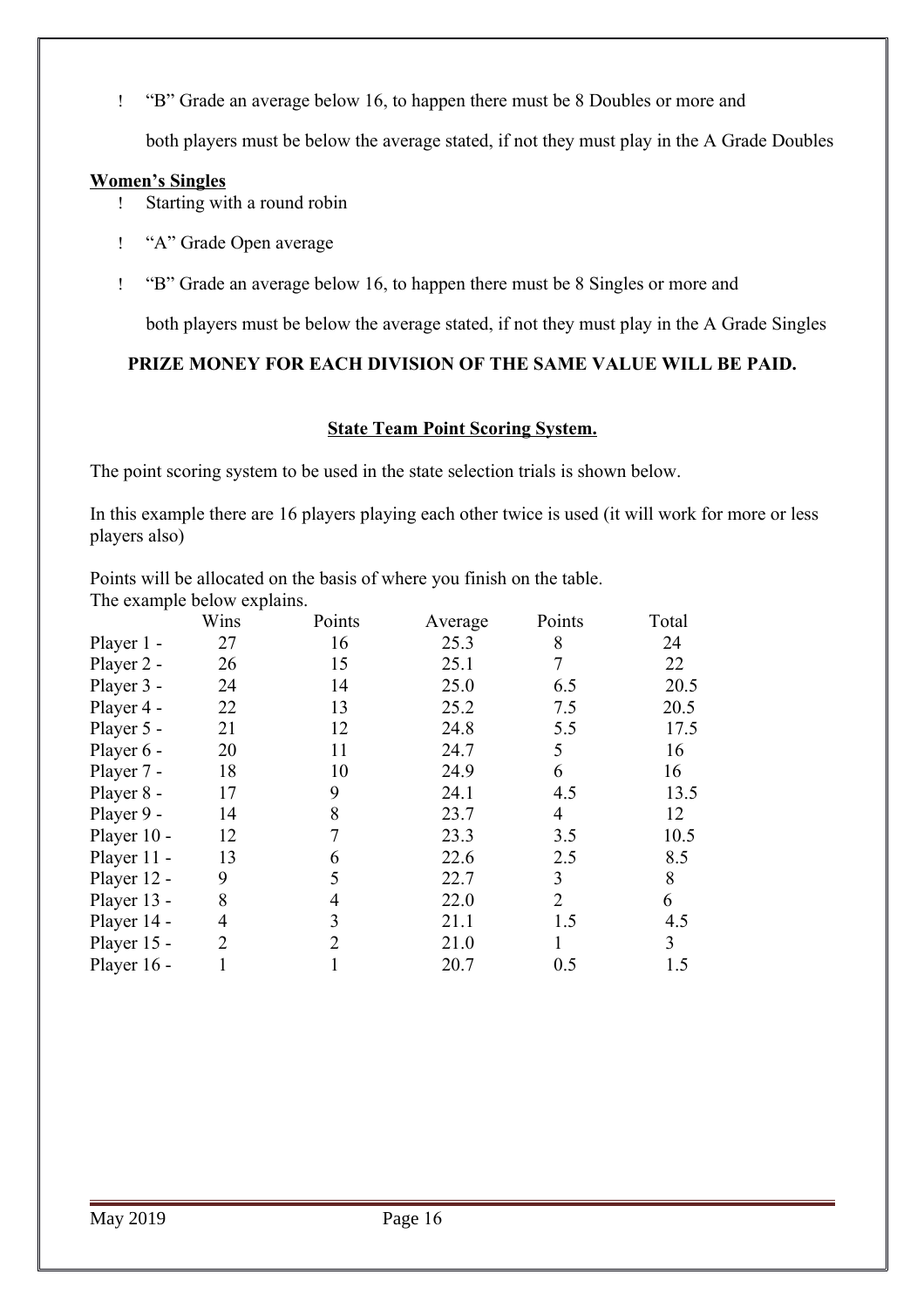#### ROUND ROBIN GROUPS

#### **8 GROUPS 16 SEEDS 2 QUALIFY PER GROUP**

GROUP No. SEED PLACINGS KNOCKOUT STAGE LAST 16

#### **BOARDS 8 SEEDS TOP 2 QUALIFY PER GROUP**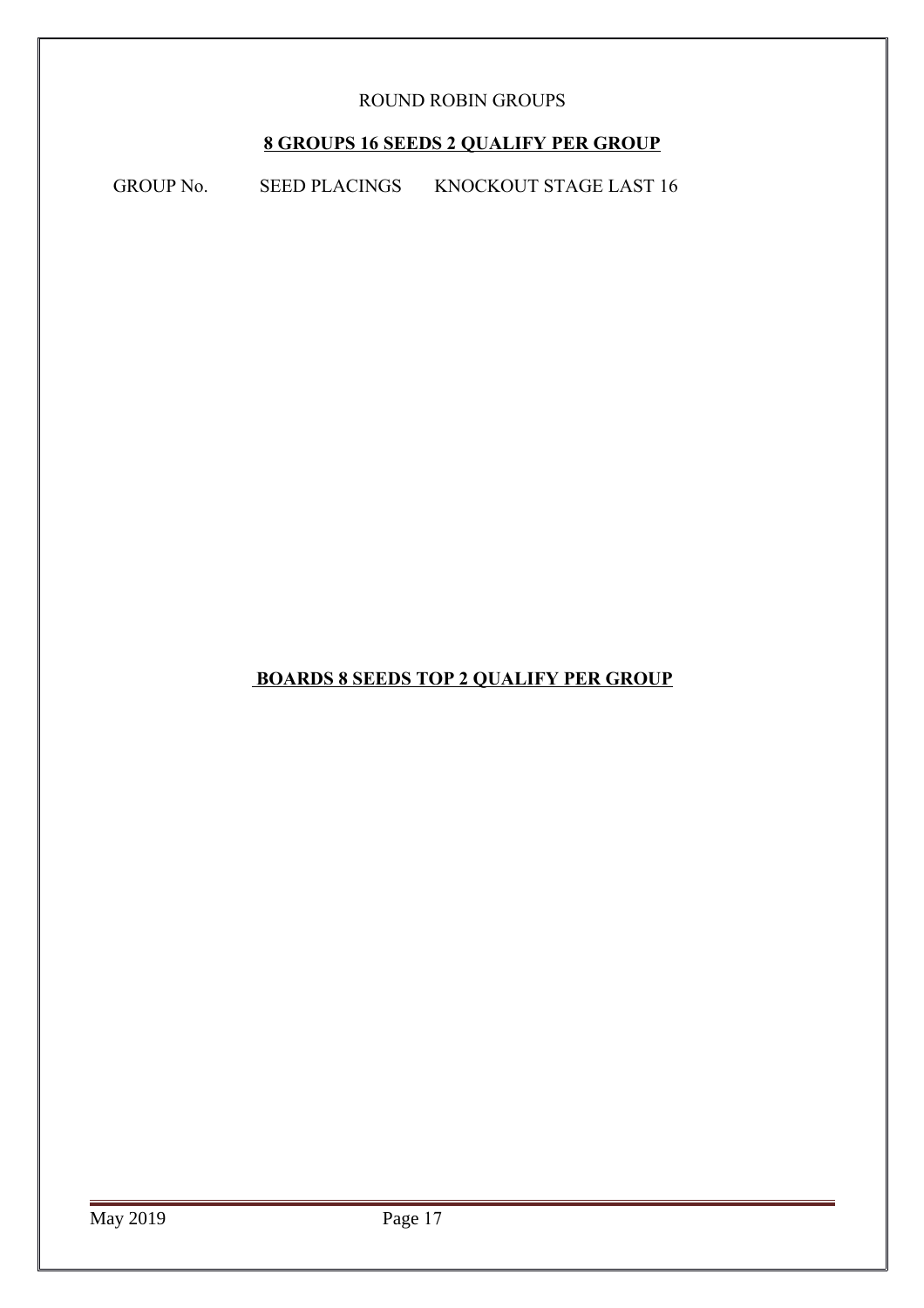## **8 GROUPS 16 SEEDS 4 QUALIFY PER GROUP**

GROUP No. SEED PLACINGS KNOCKOUT STAGE LAST 32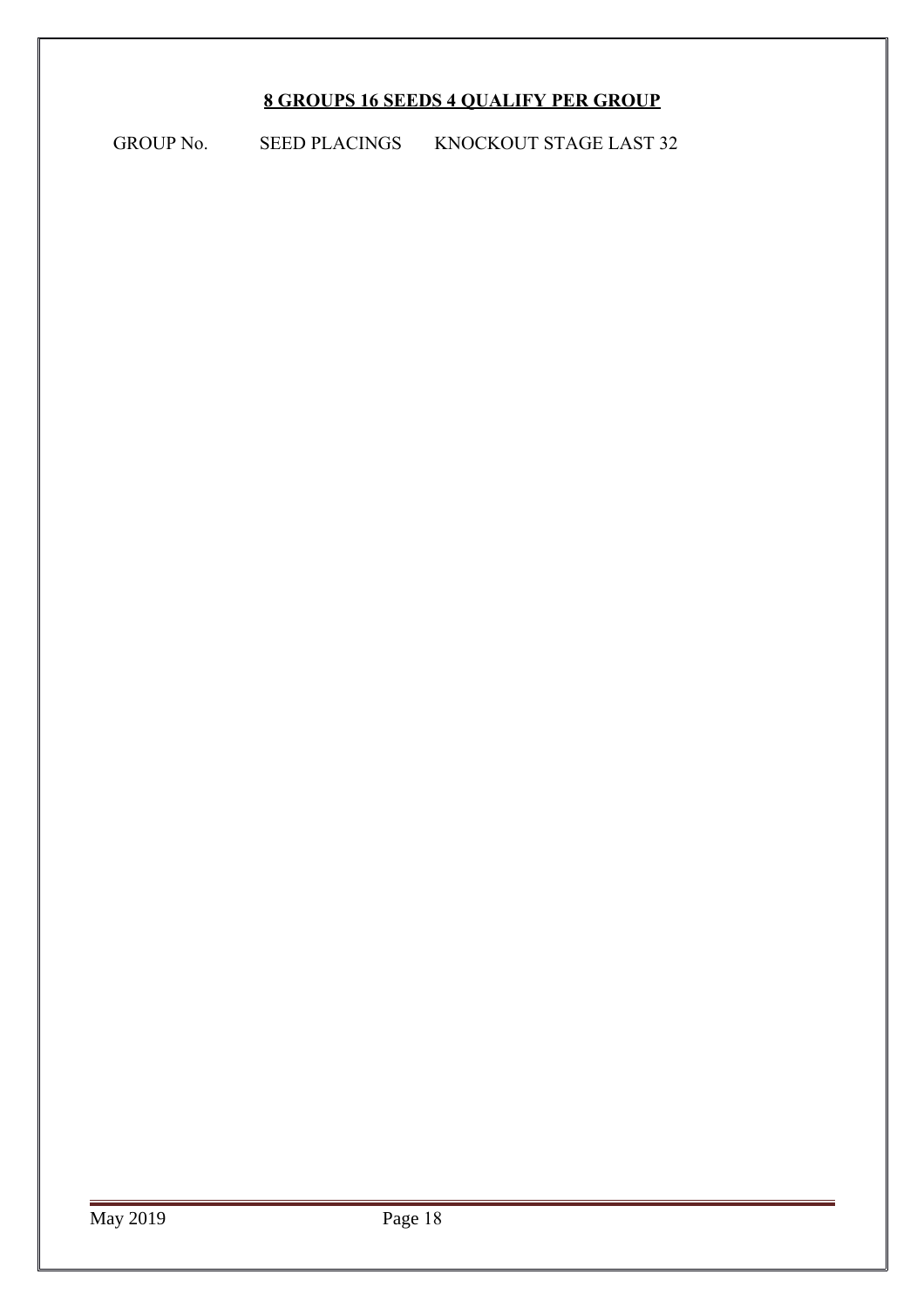#### **4 GROUPS 8 SEEDS 4 QUA LIFY PER GROUP**

GROUP No. SEED PLACINGS KNOCKOUT STAGE LAST 16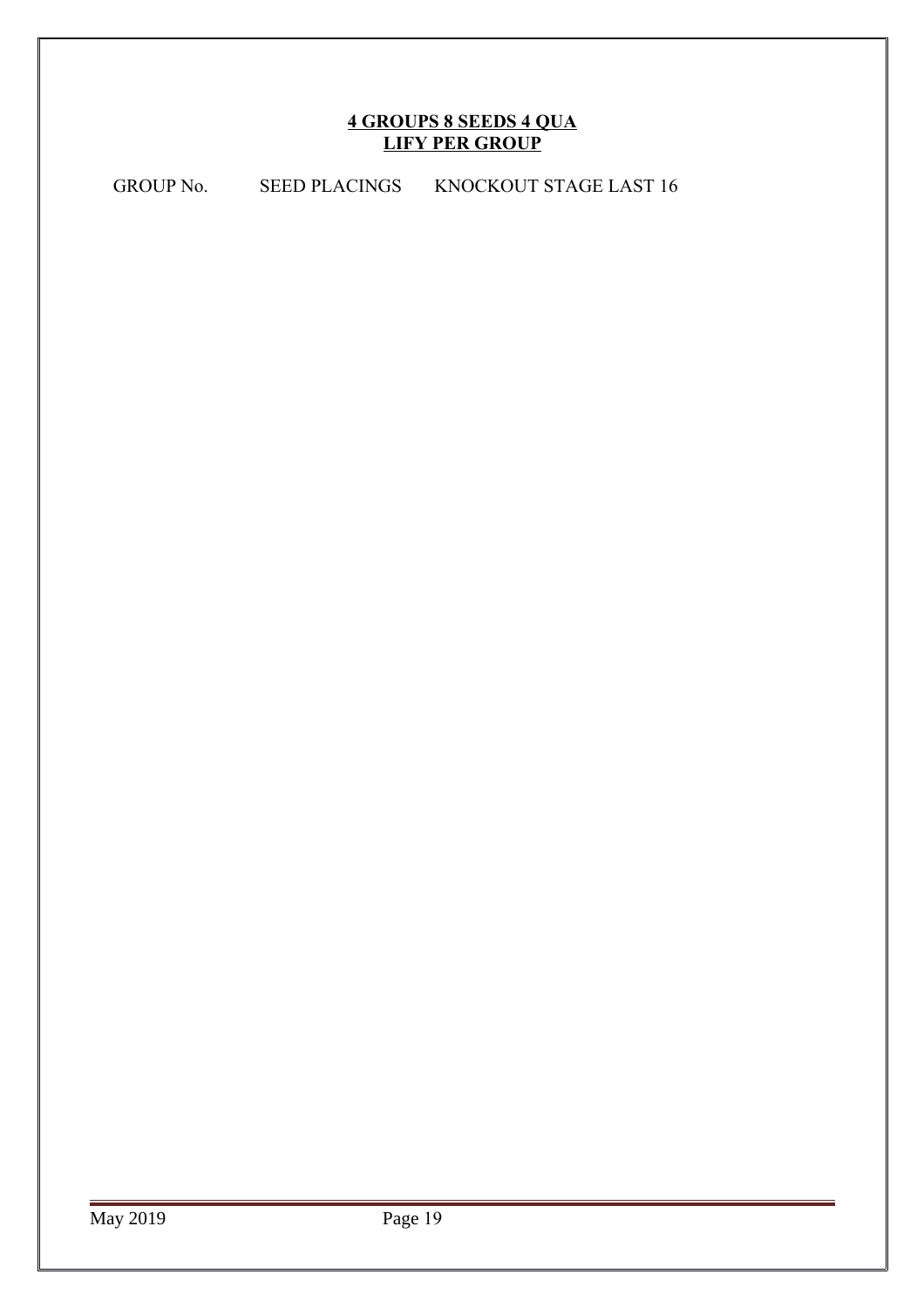## **New Ranking Points**

| <b>State Rep</b>          | <b>Points</b> |         |                |                                  |                                  |                                   |
|---------------------------|---------------|---------|----------------|----------------------------------|----------------------------------|-----------------------------------|
| Seniors                   | 10            |         |                |                                  |                                  |                                   |
| Juniors                   | 5             |         |                |                                  |                                  |                                   |
| <b>Fours &amp; Sixes</b>  |               | Winners | $R$ -Ups       | Rep                              |                                  |                                   |
| Div1                      |               | 7       | 5              | 3                                |                                  |                                   |
| Div <sub>2</sub>          |               | 6       | 4              | $\overline{2}$                   |                                  |                                   |
| Div 3 & 4                 |               | 5       | 3              | $\mathbf{1}$                     |                                  |                                   |
| <b>DV Masters</b>         |               | Winners | R-Ups          | 3 <sup>rd</sup> /4 <sup>th</sup> | 5 <sup>th</sup> /8 <sup>th</sup> | $9^{th}/16^{th}$                  |
| A-Grade                   |               | 20      | 15             | 10                               | 5                                | $\mathbf{1}$                      |
| <b>B-Grade</b>            |               | 10      | 8              | $\overline{4}$                   | $\overline{2}$                   | $\mathbf{1}$                      |
| Doubles                   |               | 6       | $\overline{4}$ | $\overline{c}$                   | $\mathbf{1}$                     | 0.5                               |
| <b>Mixed Doubles</b>      |               | 6       | $\overline{4}$ | $\overline{2}$                   | $\mathbf{1}$                     | 0.5                               |
| <b>DV Easter Classic</b>  |               | Winners | $R$ -Ups       | $3^{\text{rd}}/4^{\text{th}}$    | 5 <sup>th</sup> /8 <sup>th</sup> | $9^{th}/16^{th}$                  |
| Singles                   |               | 20      | 15             | 10                               | 5                                | $\mathbf{1}$                      |
| Doubles                   |               | 6       | $\overline{4}$ | $\overline{2}$                   | $\mathbf{1}$                     | 0.5                               |
| <b>Mixed Doubles</b>      |               | 6       | $\overline{4}$ | $\overline{2}$                   | $\mathbf{1}$                     | 0.5                               |
| <b>Victorian Classic</b>  |               | Winners | $R$ -Ups       | $3^{\text{rd}}/4^{\text{th}}$    | 5 <sup>th</sup> /8 <sup>th</sup> | $9^{th}/16^{th}$                  |
| Singles                   |               | 20      | 15             | 10                               | 5                                | $\mathbf{1}$                      |
| Doubles                   |               | 6       | $\overline{4}$ | $\overline{2}$                   | $\mathbf{1}$                     | 0.5                               |
| <b>Mixed Doubles</b>      |               | 6       | $\overline{4}$ | $\overline{2}$                   | $\mathbf{1}$                     | 0.5                               |
| <b>Australian Masters</b> |               | Winners | R-Ups          | $3^{\text{rd}}/4^{\text{th}}$    | 5 <sup>th</sup> /8 <sup>th</sup> | 9 <sup>th</sup> /16 <sup>th</sup> |
| Singles                   |               | 20      | 15             | 10                               | 5                                | $\mathbf{1}$                      |
| <b>GDC Classic</b>        |               | Winners | $R$ -Ups       | 3 <sup>rd</sup> /4 <sup>th</sup> | 5 <sup>th</sup> /8 <sup>th</sup> | $9^{th}/16^{th}$                  |
| Singles                   |               | 15      | 10             | 5                                | $\overline{2}$                   | 1                                 |
| <b>Melton Classic</b>     |               | Winners | R-Ups          | $3^{\text{rd}}/4^{\text{th}}$    | 5 <sup>th</sup> /8 <sup>th</sup> | 9 <sup>th</sup> /16 <sup>th</sup> |
| Singles                   |               | 15      | 10             | 5                                | $\overline{2}$                   | 1                                 |
| <b>MDDA Classic</b>       |               | Winners | $R$ -Ups       | $3^{\text{rd}}/4^{\text{th}}$    | 5 <sup>th</sup> /8 <sup>th</sup> | $9^{th}/16^{th}$                  |
| Singles                   |               | 15      | 10             | 5                                | $\overline{2}$                   | $\mathbf{1}$                      |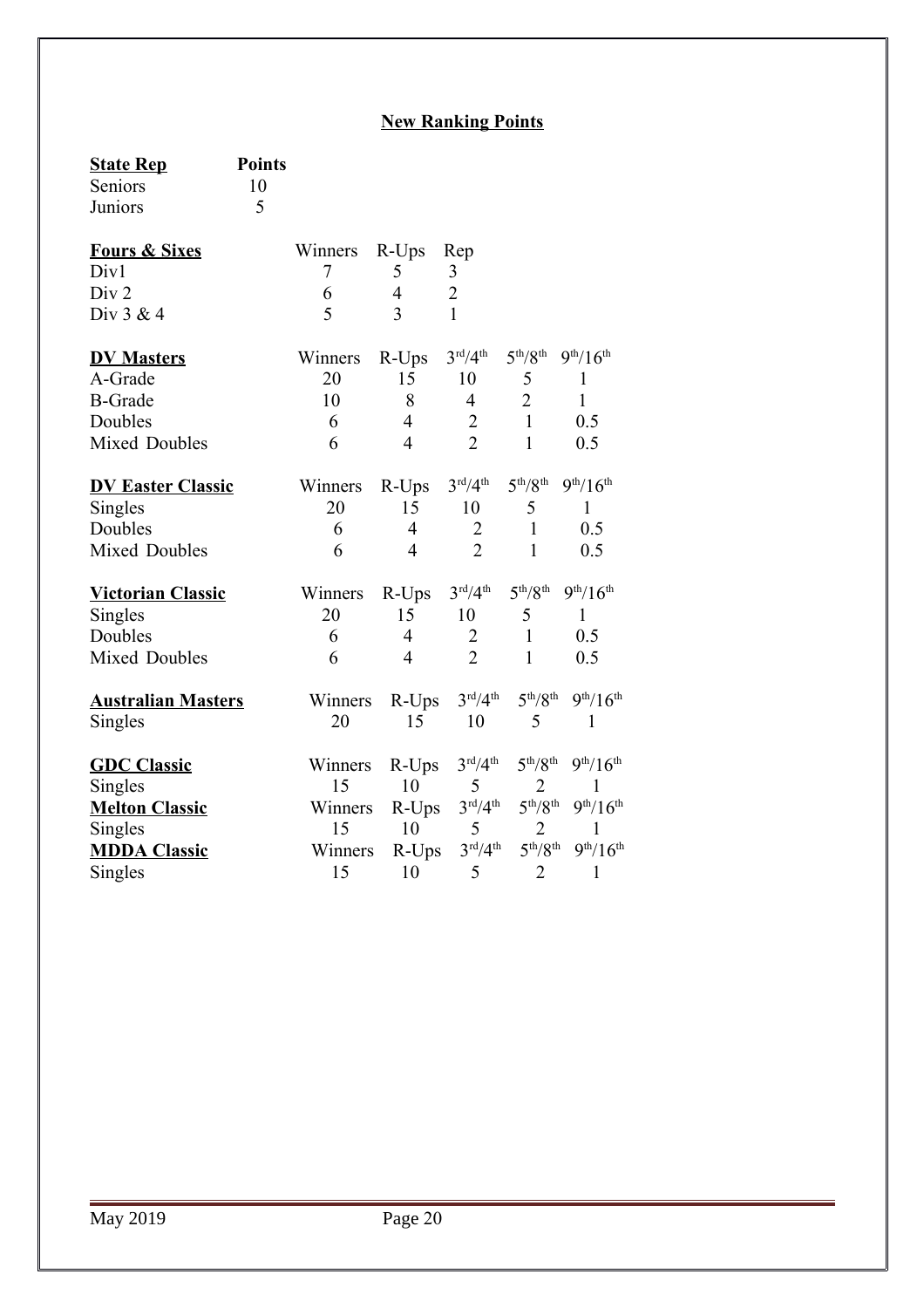#### **Lower Grade Tournament**

Sign-up fee of \$10, each venue a \$50 hosting fee plus 2 break opens to sell Each round 80% to payout 20% to finals Entry fee \$10 per round, must be a DV Member. Both grades are mixed unless we get a good turnout of Ladies Must play 4 rounds to qualify for finals Finals top 16 for each grade Format for each round is round robin (Top 3 qualify) then knockout Players must be between 16-19.99 avg and 15.99 and below at start of Round 1 (based on DV rankings Avg), Contest Director has final say of who plays. Players must prove their avg by league (3 score sheets) if CD doesn't know. Each Venue will run the comp (Round 2-6) by themselves and send all sheets and results to CD All pay-outs from all rounds given out on the day of finals

The following is an example

If 20 entered at \$10 ea.=\$200 Take out 20%=\$40 to go to the finals This leaves \$160 then the following shall apply for the last 8

| Winner                        | \$50                                      |
|-------------------------------|-------------------------------------------|
| Runner up                     | \$30                                      |
| $3^{\text{rd}}/4^{\text{th}}$ | \$20                                      |
| $5^{th}/8^{th}$               | \$10                                      |
| $9^{th}/16^{th}$              | only comes in money if there are 8 groups |

Points based on 4 groups Points based on 8 groups

| Winner                           | 15   | Winner                           | 20   |
|----------------------------------|------|----------------------------------|------|
| Runner up                        | 13   | Runner up                        | 17   |
| 3 <sup>rd</sup> /4 <sup>th</sup> | 10ea | $3^{\text{rd}}/4^{\text{th}}$    | 13ea |
| 5 <sup>th</sup> /8 <sup>th</sup> | 7 ea | 5 <sup>th</sup> /8 <sup>th</sup> | 10ea |
| $9^{th}/12^{th}$                 | 5ea  | $9^{th}/16^{th}$                 | 7ea  |
| The rest that entered            | 2ea  | $17^{th}/24^{th}$                | 5ea  |
|                                  |      | The rest that entered            | 3ea  |

| Players | Groups   | <b>Boards</b>  | Total | Players | Groups   | <b>Boards</b>  | Total |
|---------|----------|----------------|-------|---------|----------|----------------|-------|
|         |          |                |       |         |          |                |       |
| 16      | 4 Groups |                | 4     | 36      | 8 Groups |                | 8     |
|         |          |                |       |         |          |                |       |
| 20      | 4 Groups |                | 4     | 40      | 8 Groups |                | 8     |
|         |          |                |       |         |          |                |       |
| 24      | 4 Groups | $\overline{2}$ | 8     | 44      | 8 Groups | 2              | 16    |
|         |          |                |       |         |          |                |       |
| 28      | 4 Groups | $\overline{2}$ | 8     | 48      | 8 Groups | $\overline{2}$ | 16    |
|         |          |                |       |         |          |                |       |
| 32      | 8 Groups |                | 8     |         |          |                |       |

| Players | Groups   | <b>Boards</b> | Total |
|---------|----------|---------------|-------|
|         |          |               |       |
| 36      | 8 Groups |               |       |
| 40      | 8 Groups |               |       |
| 44      | 8 Groups | 2             | 16    |
| 48      | 8 Groups |               | 16    |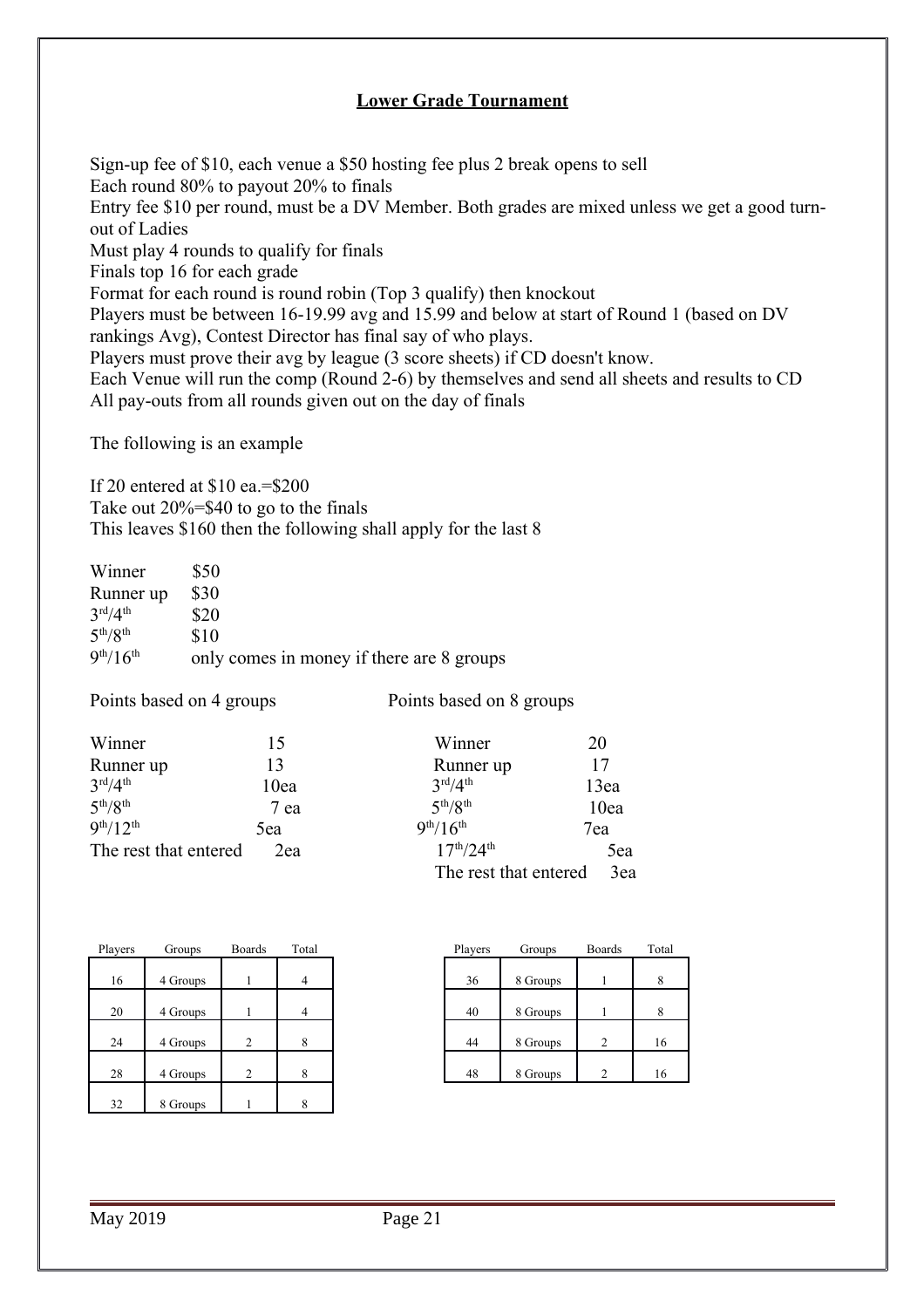# **Darts Victoria Playing Rules and Penalties** *To ensure a safe and encouraging sporting environment for all players and spectators at our dart tournaments.*

**1.** *Unsportsmanlike behaviour - Deliberately Throwing darts on the floor or table, punching the wall or board, kicking a wall or table, throwing item (drinks etc).*

*Penalty -* Disqualification from the event being played and a 3 month ban from all DV and affiliate events.

## **2.** *Verbal abuse of a tournament official.*

**Penalty -** Disqualification from the event being played and a 12 month ban from all DV and affiliate events after an acceptable written public apology has been received by the Darts Victorian Secretary

### **3.** *Verbal abuse of a player or Spectator.*

**Penalty -** Disqualification from the event being played and a 3 month ban from all DV and affiliate events after an acceptable written public apology has been received by the Darts Victorian Secretary

## **3.** *Physical abuse of a player, official or spectator.*

*Penalty -* Disqualification from the event being played and a 2 Year ban from all DV and affiliate events.

## **4.** *Not wearing correct DV playing attire (unless for reasons of medical grounds)*,

**Penalty -** not permitted to play or continue to play the event.

#### **5.** *Failure to be present at the playing board when your name is called for a match.*

**Penalty -** after 3 minutes it is loss of leg, further 3 minutes will result in loss of match.